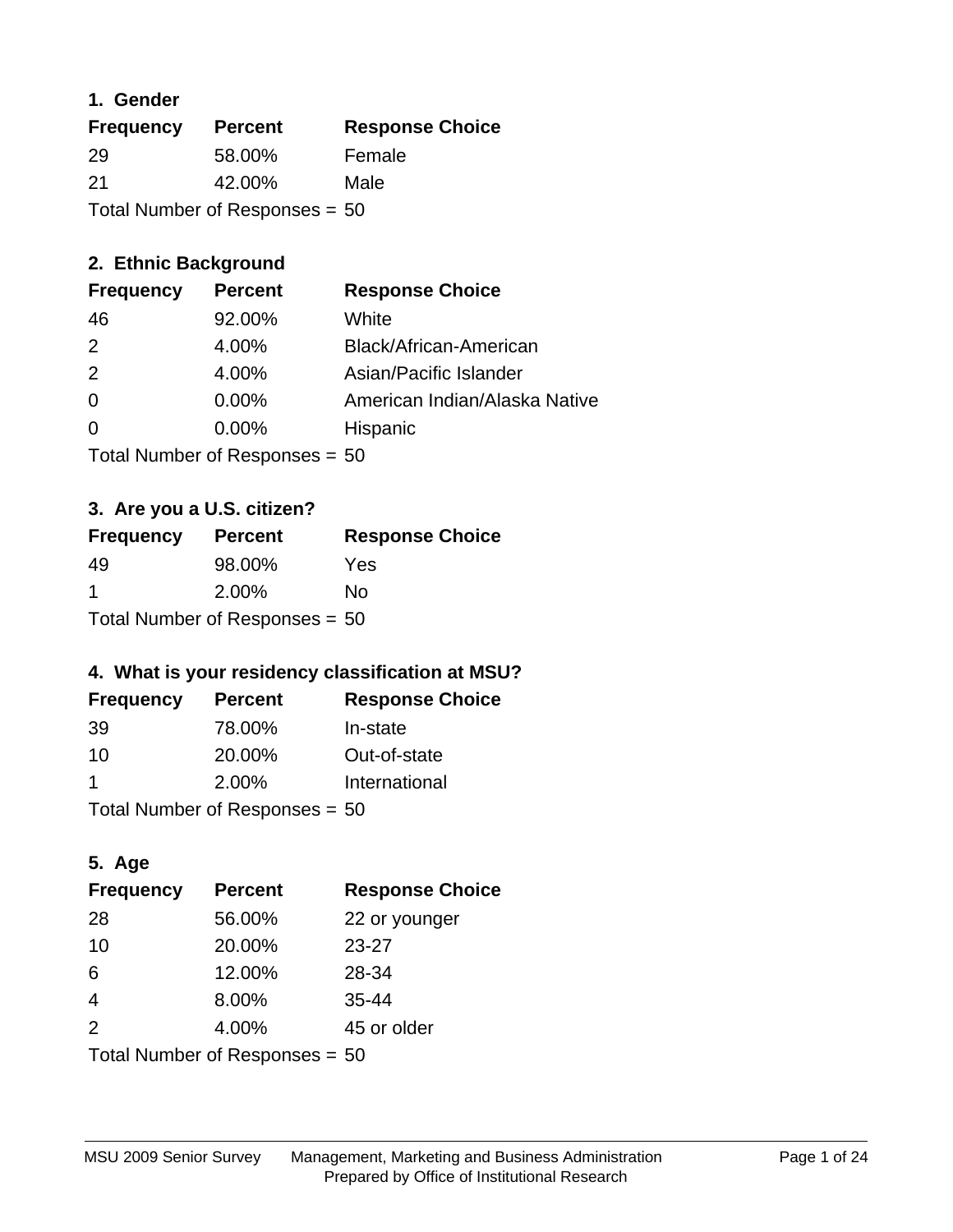## **6. Has either of your parents received a bachelor's degree?**

| <b>Frequency</b>                 | <b>Percent</b> | <b>Response Choice</b> |
|----------------------------------|----------------|------------------------|
| 23                               | 46.00%         | Yes                    |
| 27                               | 54.00%         | Nο                     |
| Total Number of Responses = $50$ |                |                        |

## **7. Has either of your parents received a degree from Murray State?**

| <b>Frequency</b> | <b>Percent</b> | <b>Response Choice</b> |
|------------------|----------------|------------------------|
| -8               | 16.00%         | Yes                    |
| 42               | 84.00%         | No                     |

Total Number of Responses = 50

## **8. What was your original entry status to MSU?**

| <b>Frequency</b> | <b>Percent</b>               | <b>Response Choice</b>                           |
|------------------|------------------------------|--------------------------------------------------|
| 23               | 46.94%                       | Freshman                                         |
| 18               | 36.73%                       | Transfer from community college/technical school |
| 8                | 16.33%                       | Transfer from 4-yr institution                   |
|                  | Total Number of Deepensee 40 |                                                  |

Total Number of Responses = 49

#### **9. If transfer student, how many credits were transferred?**

| <b>Frequency</b>                  | <b>Percent</b> | <b>Response Choice</b> |
|-----------------------------------|----------------|------------------------|
| -3                                | 11.54%         | 12 or fewer            |
| -4                                | 15.38%         | $13 - 30$              |
| -7                                | 26.92%         | $31 - 60$              |
| 12                                | 46.15%         | Over <sub>60</sub>     |
| $Total Number of DoEROR 202 - 26$ |                |                        |

Total Number of Responses = 26

# **10. If transfer student, approximately what percent of your University Studies (general education) classes did you take at Murray State?**

| <b>Frequency</b>               | <b>Percent</b> | <b>Response Choice</b> |
|--------------------------------|----------------|------------------------|
| -12                            | 46.15%         | Under 25%              |
| 6                              | 23.08%         | 25-49%                 |
| -7                             | 26.92%         | 50-74%                 |
| 1                              | 3.85%          | 75-100%                |
| Total Number of Responses = 26 |                |                        |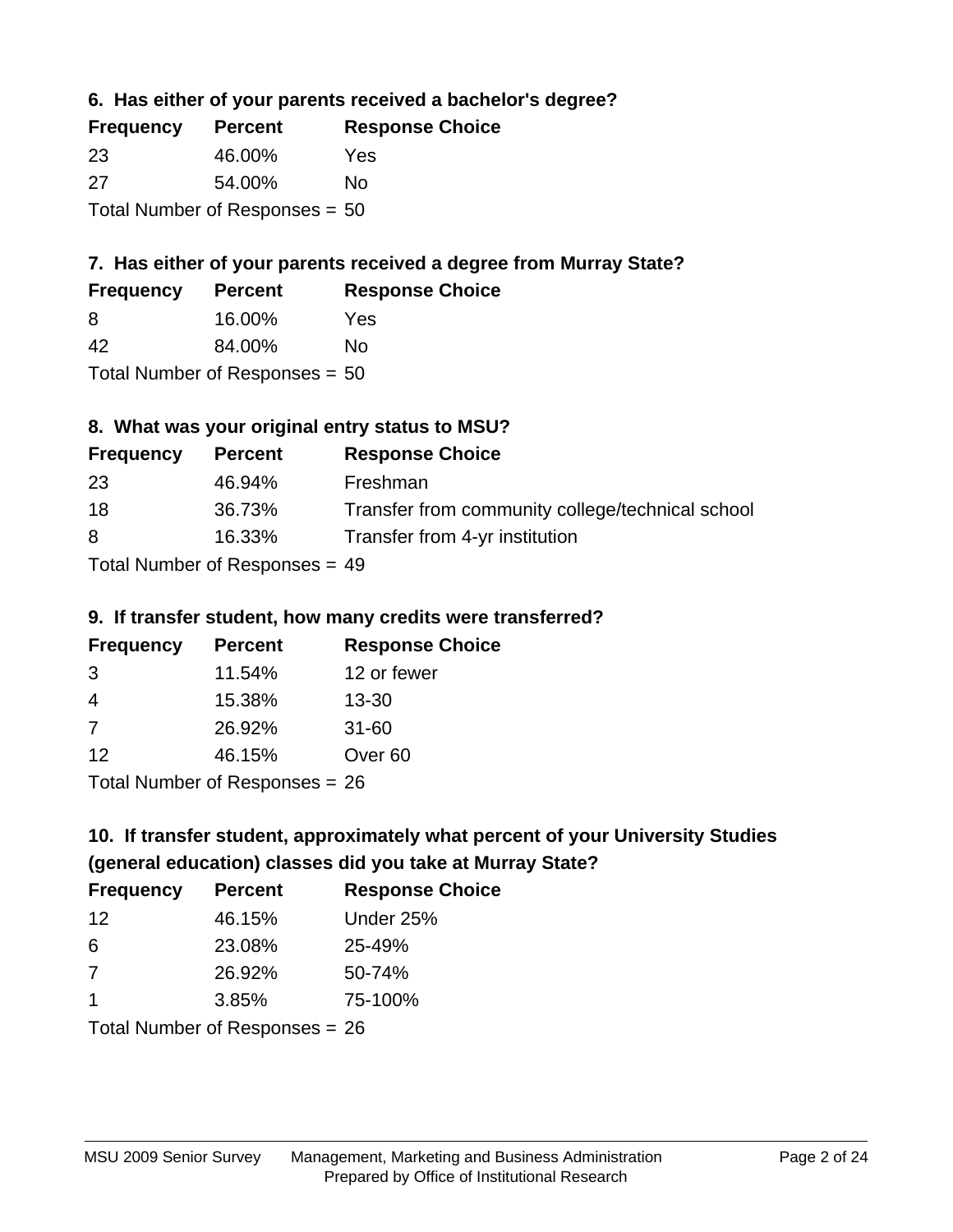#### **11. What has been your attendance status at MSU?**

| <b>Frequency</b>               | <b>Percent</b> | <b>Response Choice</b>     |
|--------------------------------|----------------|----------------------------|
| 46                             | 92.00%         | <b>Primarily full-time</b> |
| 4                              | 8.00%          | <b>Primarily part-time</b> |
| Total Number of Responses = 50 |                |                            |

#### **12. In which Residential College are you a member?**

| <b>Frequency</b> | <b>Percent</b> | <b>Response Choice</b>            |
|------------------|----------------|-----------------------------------|
| 12               | 24.49%         | Do not know                       |
| 6                | 12.24%         | <b>Clark College</b>              |
| 5                | 10.20%         | <b>Elizabeth College</b>          |
| 1                | 2.04%          | <b>Franklin-Springer Colleges</b> |
| 6                | 12.24%         | <b>Hart College</b>               |
| 2                | 4.08%          | <b>Hester College</b>             |
| 6                | 12.24%         | <b>Regents College</b>            |
| 2                | 4.08%          | <b>Richmond College</b>           |
| 9                | 18.37%         | <b>White College</b>              |

Total Number of Responses = 49

## **13. Have you ever received any type of Financial Aid while at MSU? (Scholarships, grants, work-study, etc.)**

| <b>Frequency</b>                 | <b>Percent</b> | <b>Response Choice</b> |
|----------------------------------|----------------|------------------------|
| 38                               | 76.00%         | Yes                    |
| 12                               | 24.00%         | Nο                     |
| Total Number of Responses = $50$ |                |                        |

#### **14. What degree are you seeking at this time?**

| <b>Frequency</b> | <b>Percent</b>                   | <b>Response Choice</b> |
|------------------|----------------------------------|------------------------|
| $\mathcal{P}$    | 4.00%                            | Associate              |
| 48               | 96.00%                           | <b>Baccalaureate</b>   |
|                  | Total Number of Responses = $50$ |                        |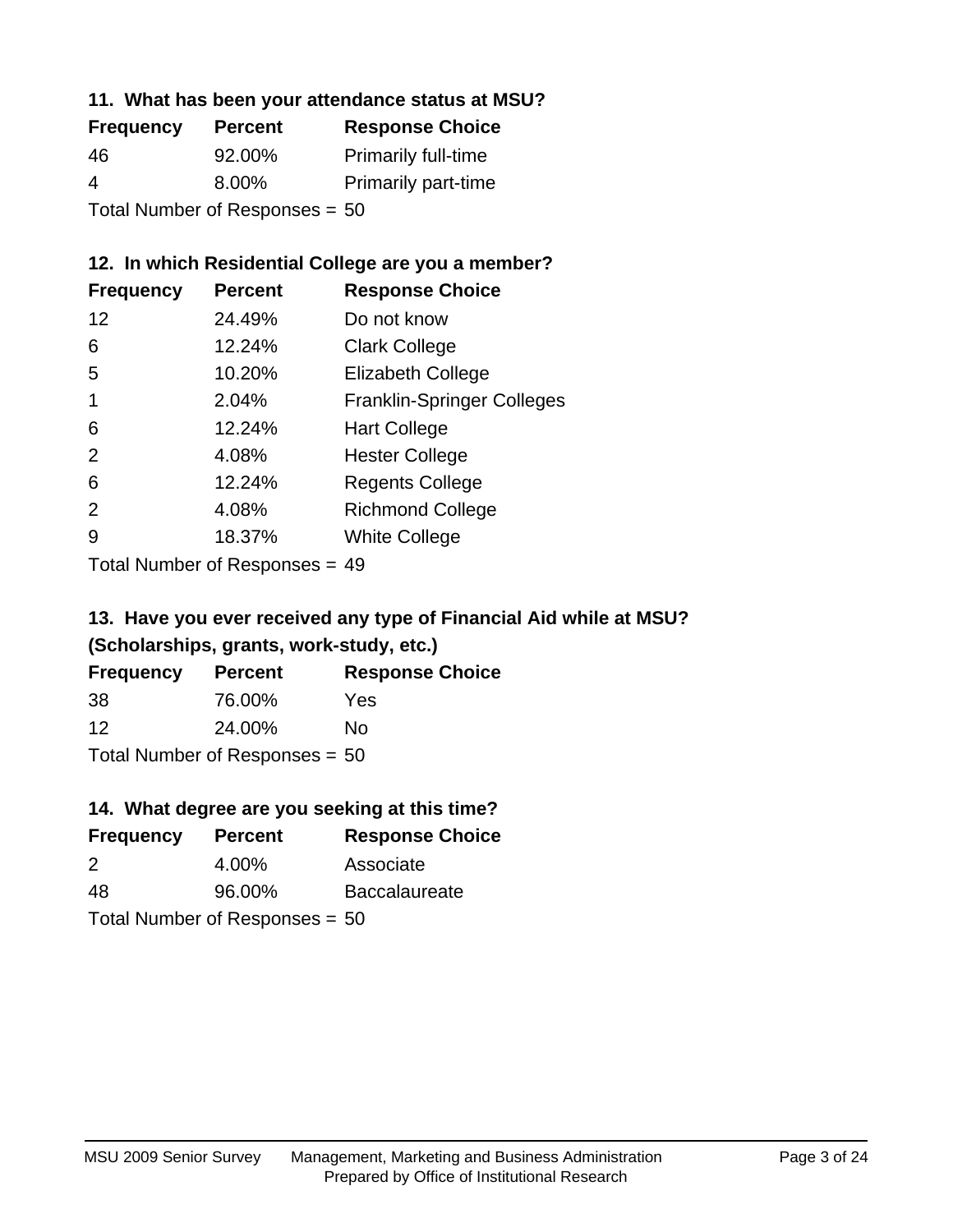**15. How many years will it take you to complete your degree from the point of your initial enrollment in college (including any time at a previous institution)?**

| <b>Frequency</b> | <b>Percent</b> | <b>Response Choice</b> |
|------------------|----------------|------------------------|
| 1                | 2.00%          | Two                    |
| 2                | 4.00%          | <b>Three</b>           |
| 22               | 44.00%         | Four                   |
| 8                | 16.00%         | Five                   |
| 7                | 14.00%         | <b>Six</b>             |
| 10               | 20.00%         | More than six          |
|                  |                |                        |

Total Number of Responses = 50

#### **16. In what range does your grade point average fall?**

| <b>Frequency</b> | <b>Percent</b>              | <b>Response Choice</b> |
|------------------|-----------------------------|------------------------|
| 4                | 8.00%                       | $2.00 - 2.50$          |
| 17               | 34.00%                      | $2.51 - 3.00$          |
| 13               | 26.00%                      | $3.01 - 3.50$          |
| 16               | 32.00%                      | $3.51 - 4.00$          |
|                  | Tatal Massakan af Dagmannar |                        |

Total Number of Responses = 50

## **They are used to sort the data, and do not appear in this table Questions 17 and 18 relate to department and program information.**

#### **19. For what purpose did you enroll at MSU?**

| <b>Frequency</b> | <b>Percent</b>                   | <b>Response Choice</b>                    |
|------------------|----------------------------------|-------------------------------------------|
| 0                | $0.00\%$                         | To receive an associate degree            |
| 49               | 98.00%                           | To receive a baccalaureate degree         |
| $\overline{0}$   | $0.00\%$                         | To take a few job related courses         |
| $\overline{1}$   | 2.00%                            | To transfer to another college/university |
|                  | Total Number of Responses = $50$ |                                           |

# **20. What is the highest degree you eventually hope to receive?**

| <b>Frequency</b>               | <b>Percent</b> | <b>Response Choice</b> |
|--------------------------------|----------------|------------------------|
| $\mathbf 1$                    | 2.00%          | Associate              |
| 21                             | 42.00%         | <b>Baccalaureate</b>   |
| 23                             | 46.00%         | Graduate               |
| 5                              | 10.00%         | Professional           |
| Total Number of Responses = 50 |                |                        |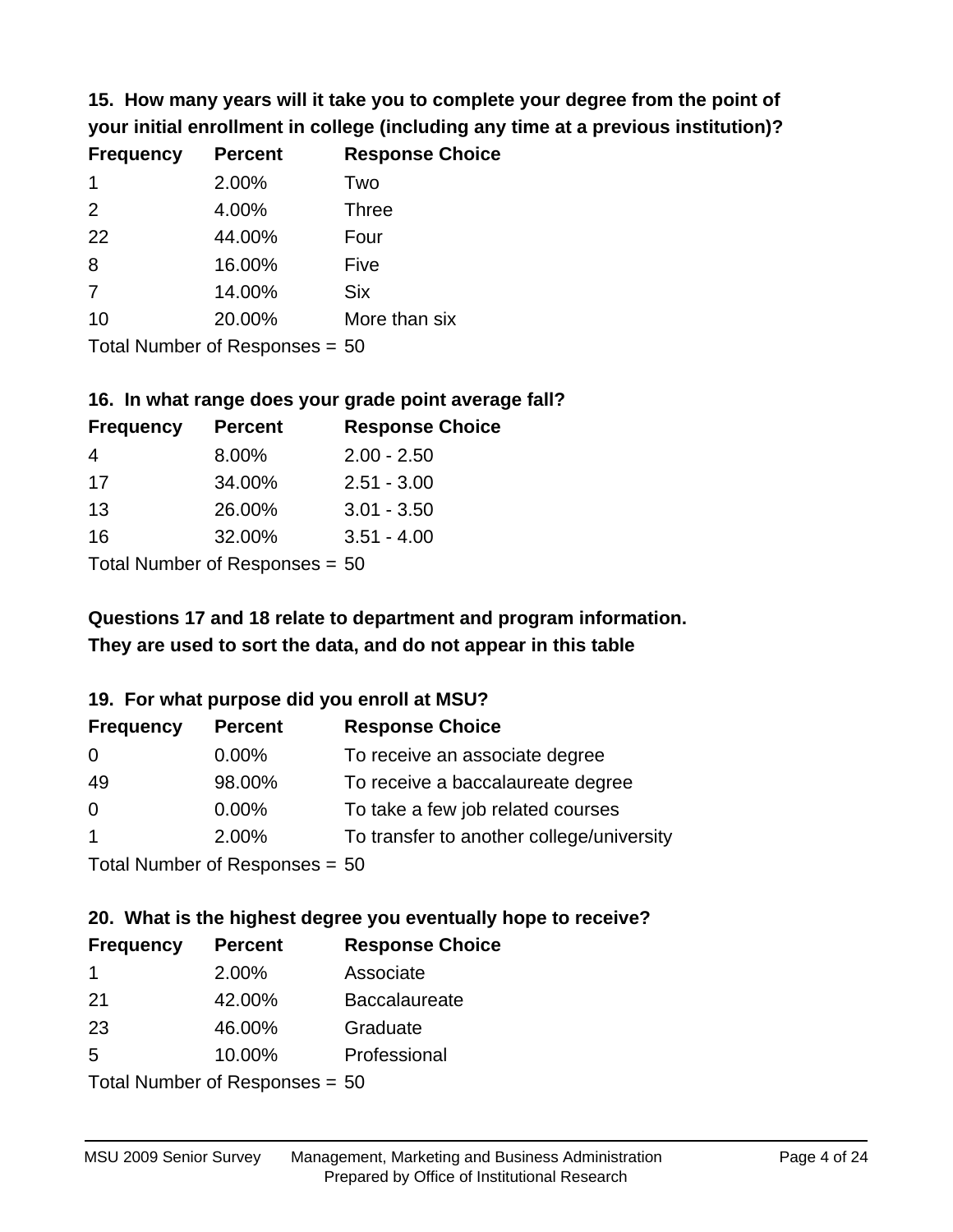#### **21. Which best describes your situation?**

| <b>Frequency</b> | <b>Percent</b>              | <b>Response Choice</b>               |
|------------------|-----------------------------|--------------------------------------|
| -13              | 26.00%                      | Did not change major/area            |
| 7                | 14.00%                      | Did not initially declare major/area |
| 30               | 60.00%                      | Changed major/area                   |
|                  | Tatal Massakan af Dagmannar |                                      |

Total Number of Responses = 50

## **22. While school was in session during the past year, how many hours per week, on average, did you work for pay?**

| <b>Frequency</b> | <b>Percent</b> | <b>Response Choice</b> |
|------------------|----------------|------------------------|
| 7                | 14.00%         | Did not work           |
| 5                | 10.00%         | Worked 1-10 hrs        |
| 8                | 16.00%         | Worked 11-20 hrs       |
| 14               | 28.00%         | Worked 21-30 hrs       |
| 10               | 20.00%         | Worked 31-40 hrs       |
| 6                | 12.00%         | Worked over 40 hrs     |
|                  |                |                        |

Total Number of Responses = 50

#### **23. For the most part, were classes offered at times convenient to you?**

| <b>Frequency</b>                 | <b>Percent</b> | <b>Response Choice</b> |
|----------------------------------|----------------|------------------------|
| 48                               | 96.00%         | Yes                    |
| $\mathcal{P}$                    | 4.00%          | Nο                     |
| Total Number of Responses = $50$ |                |                        |

#### **24. If no, what time would you have preferred?**

| <b>Frequency</b> | <b>Percent</b>                  | <b>Response Choice</b> |
|------------------|---------------------------------|------------------------|
| -1               | 50.00%                          | Late afternoon         |
| $\Omega$         | 0.00%                           | Evening                |
| $\Omega$         | $0.00\%$                        | Weekend                |
| -1               | 50.00%                          | During the day         |
|                  | Total Number of Responses $= 2$ |                        |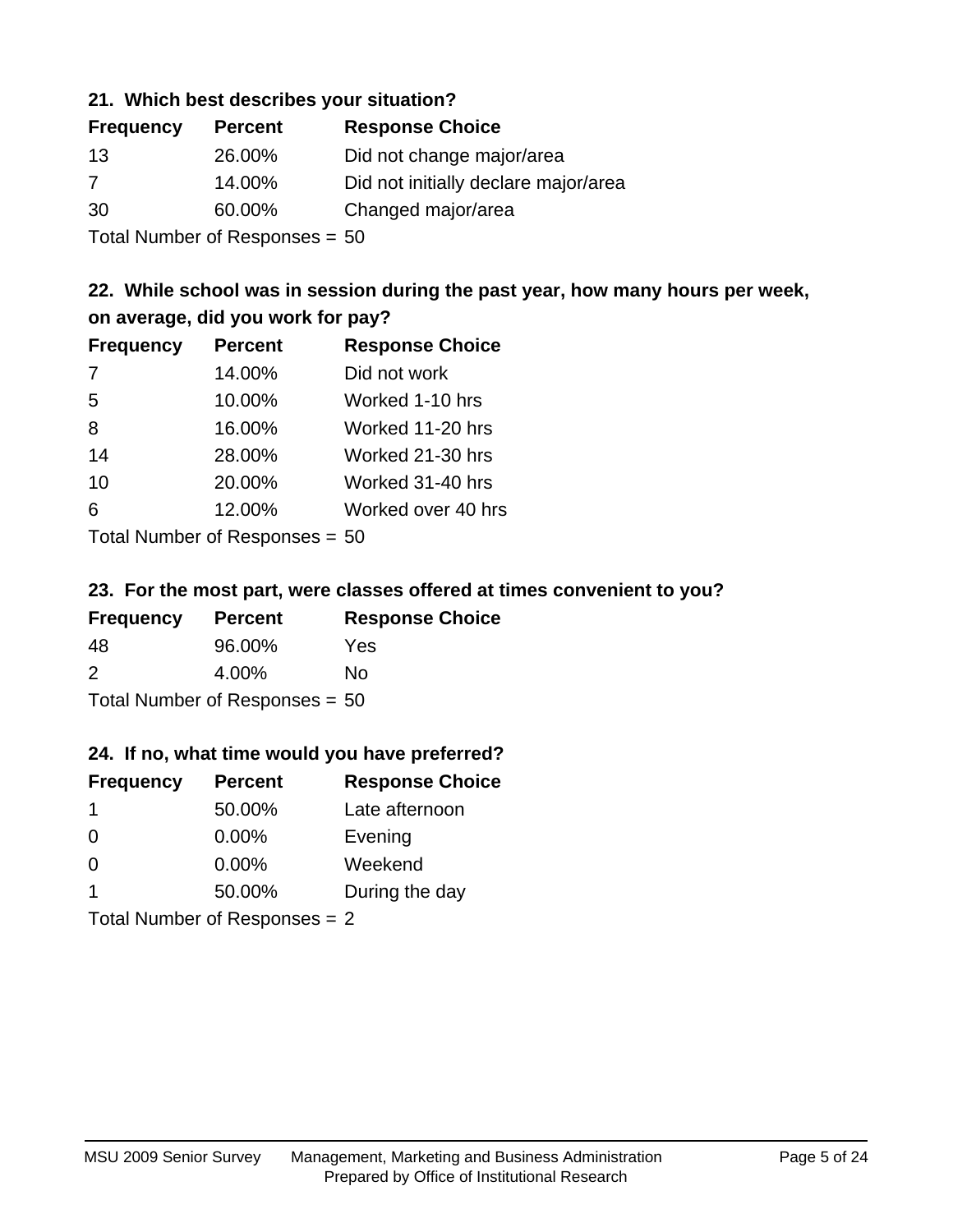# **25. Which best describes the location where you completed the majority of your**

| coursework? |  |
|-------------|--|
|-------------|--|

| <b>Frequency</b> | <b>Percent</b>                   | <b>Response Choice</b> |
|------------------|----------------------------------|------------------------|
| 39               | 79.59%                           | Murray                 |
| 1                | 2.04%                            | Paducah                |
| 0                | $0.00\%$                         | Ft. Campbell           |
| 3                | 6.12%                            | Madisonville           |
| 0                | 0.00%                            | Hopkinsville           |
| 1                | 2.04%                            | Henderson              |
| 5                | 10.20%                           | On the Internet        |
| 0                | 0.00%                            | Other                  |
|                  | Total Number of Responses $= 49$ |                        |

#### **26. Did you take any online courses while at Murray State?**

| <b>Frequency</b> | <b>Percent</b>                   | <b>Response Choice</b> |
|------------------|----------------------------------|------------------------|
| 19               | 38.00%                           | Yes                    |
| .31              | 62.00%                           | Nο                     |
|                  | Total Number of Responses = $50$ |                        |

## **27. Did it take you an extra semester or more to complete degree requirements at Murray State?**

| <b>Frequency</b> | <b>Percent</b>                   | <b>Response Choice</b> |
|------------------|----------------------------------|------------------------|
| 30               | 60.00%                           | Yes                    |
| 20               | 40.00%                           | No                     |
|                  | Total Number of Responses = $50$ |                        |

#### **28. If yes, why did it take you an extra semester or more?**

| <b>Frequency</b>                | <b>Percent</b> | <b>Response Choice</b>                                       |  |
|---------------------------------|----------------|--------------------------------------------------------------|--|
| $\overline{7}$                  | 23.33%         | Work obligation limited my enrollment.                       |  |
| 2                               | 6.67%          | Family obligations limited my enrollment.                    |  |
| $\overline{0}$                  | $0.00\%$       | Tuition and other costs of attendance limited my enrollment. |  |
| 11                              | 36.67%         | A decision to change majors added to my requirements.        |  |
| $\overline{1}$                  | 3.33%          | A required course or courses were not offered.               |  |
| 2                               | 6.67%          | Credits were lost transferring to Murray State.              |  |
| $\overline{7}$                  | 23.33%         | Other                                                        |  |
| Total Number of Responses $-30$ |                |                                                              |  |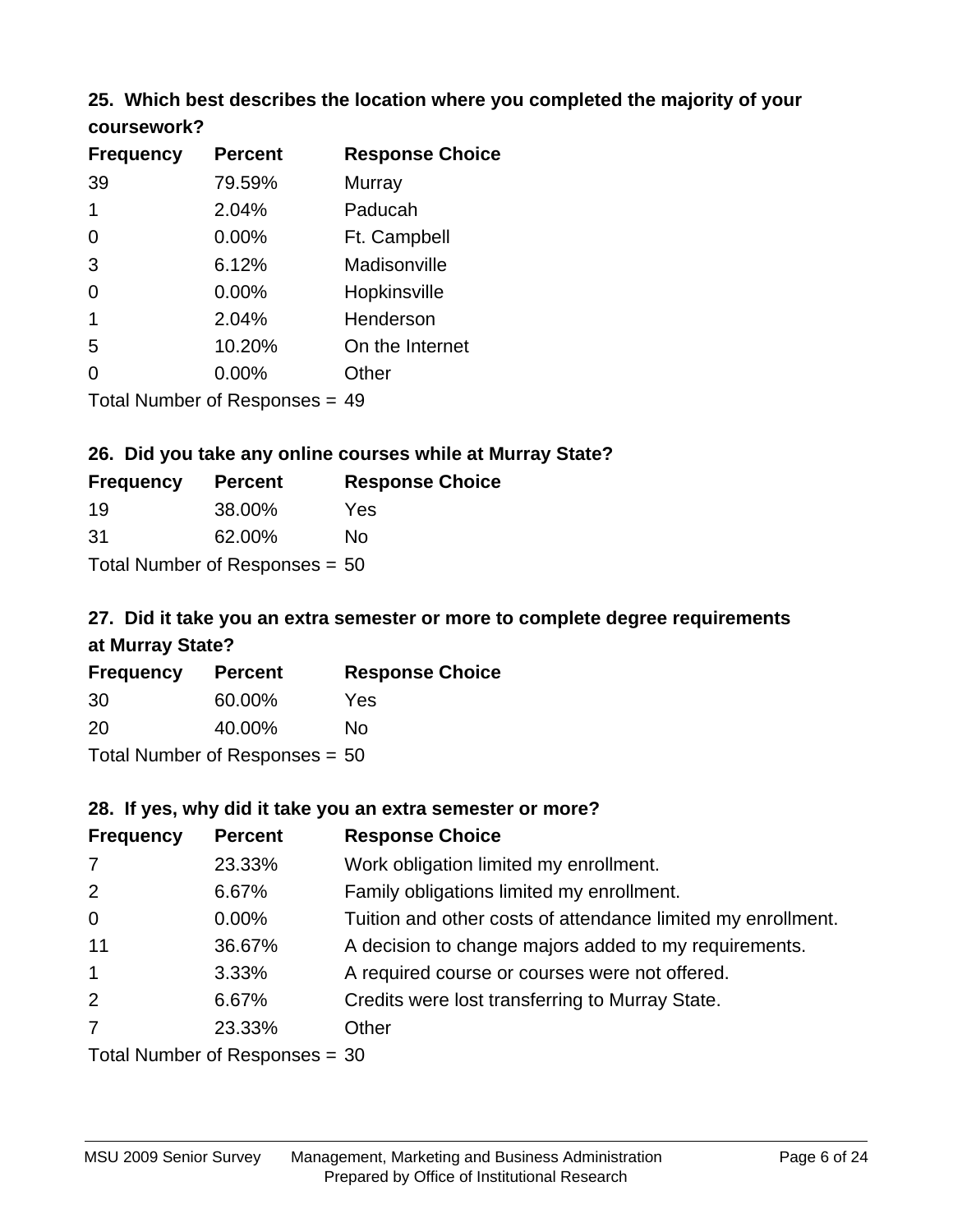## **29. Did you have trouble getting any course(s) you needed while at Murray State?**

| <b>Frequency</b>                 | <b>Percent</b> | <b>Response Choice</b> |  |
|----------------------------------|----------------|------------------------|--|
| -16                              | 32.00%         | Yes                    |  |
| -33                              | 66.00%         | Nο                     |  |
| Total Number of Responses $= 49$ |                |                        |  |

#### **30. If yes, why did you have trouble getting the course?**

| <b>Frequency</b> | <b>Percent</b> | <b>Response Choice</b>                                |
|------------------|----------------|-------------------------------------------------------|
| 10               | 62.50%         | Not offered the semester I needed it.                 |
| 2                | 12.50%         | Not offered at hours convenient to my work schedule.  |
| 2                | 12.50%         | Not offered at hours suitable for my school schedule. |
| $\overline{1}$   | 6.25%          | All course sections were closed.                      |
| $\mathbf{1}$     | 6.25%          | I was unaware of the prerequisites for the course.    |
|                  |                |                                                       |

Total Number of Responses = 16

#### **31. Which statement best describes your experience with off-campus coop/internship?**

| <b>Frequency</b> | <b>Percent</b> | <b>Response Choice</b>             |
|------------------|----------------|------------------------------------|
| 38               | 76.00%         | Cannot judge, I did not have one.  |
| $\overline{4}$   | 8.00%          | My experience was very valuable.   |
| 7                | 14.00%         | My experience was valuable.        |
| $\mathbf{1}$     | 2.00%          | My experience was of little value. |
| $\Omega$         | 0.00%          | My experience was of no value.     |
|                  |                |                                    |

Total Number of Responses = 50

# **32. Which statement best describes your experience with on-campus faculty-directed research, scholarly, or creative project?**

| <b>Frequency</b> | <b>Percent</b>            | <b>Response Choice</b>             |
|------------------|---------------------------|------------------------------------|
| 35               | 70.00%                    | Cannot judge; I did not have one.  |
| 7                | 14.00%                    | My experience was very valuable.   |
| 6                | 12.00%                    | My experience was valuable.        |
| 2                | 4.00%                     | My experience was of little value. |
| $\Omega$         | 0.00%                     | My experience was of no value.     |
|                  | Total Number of Desponses |                                    |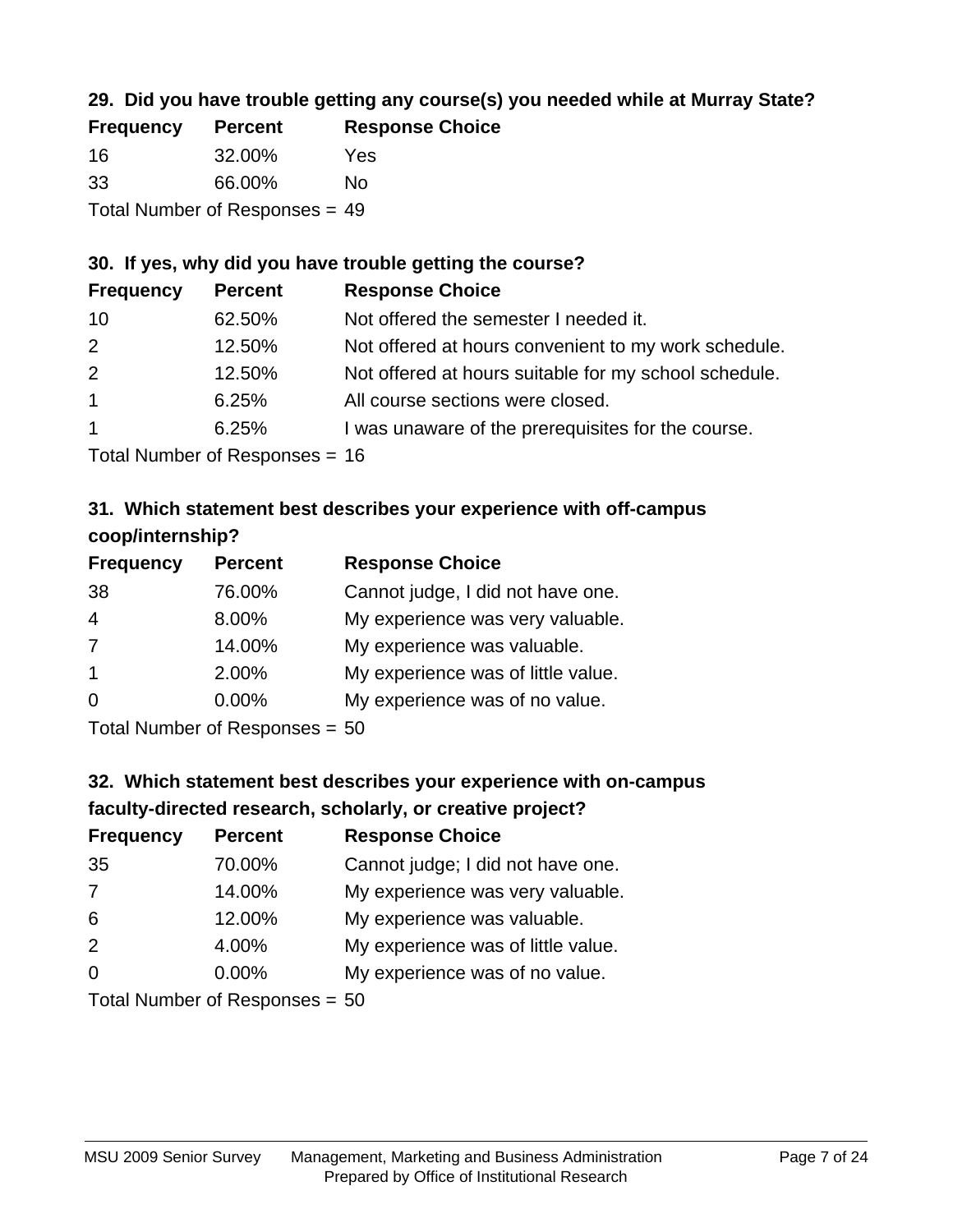#### **33. Which statement best describes your experience with academic advising in your major/area?**

| $\cdots$ your mapproved. |                |                                                       |
|--------------------------|----------------|-------------------------------------------------------|
| <b>Frequency</b>         | <b>Percent</b> | <b>Response Choice</b>                                |
| $\mathbf{1}$             | 2.00%          | Cannot judge; I did not make use of the opportunity.  |
| 40                       | 80.00%         | I was satisfied with information my adviser provided. |
| 6                        | 12.00%         | Advice was inaccurate, incomplete, or misleading.     |
| 3                        | 6.00%          | My adviser was not available.                         |
|                          |                |                                                       |

Total Number of Responses = 50

#### **For questions 34-48, indicate the extent to which you were satisfied.**

| 34. Class size relative to type of course |  |  |  |  |  |  |  |  |
|-------------------------------------------|--|--|--|--|--|--|--|--|
|-------------------------------------------|--|--|--|--|--|--|--|--|

| <b>Frequency</b>                 | <b>Percent</b> | <b>Response Choice</b> |  |  |
|----------------------------------|----------------|------------------------|--|--|
| -25                              | 50.00%         | Very satisfied         |  |  |
| 25                               | 50.00%         | Satisfied              |  |  |
| $\Omega$                         | $0.00\%$       | <b>Dissatisfied</b>    |  |  |
| $\Omega$                         | 0.00%          | Very dissatisfied      |  |  |
| Total Number of Responses $= 50$ |                |                        |  |  |

Total Number of Responses = 50

#### **35. Out-of-class availability of faculty**

| <b>Frequency</b>          | <b>Percent</b> | <b>Response Choice</b> |  |  |
|---------------------------|----------------|------------------------|--|--|
| 20                        | 40.00%         | Very satisfied         |  |  |
| 27                        | 54.00%         | <b>Satisfied</b>       |  |  |
| 3                         | 6.00%          | <b>Dissatisfied</b>    |  |  |
| $\Omega$                  | 0.00%          | Very dissatisfied      |  |  |
| Total Number of Desponses |                |                        |  |  |

Total Number of Responses = 50

## **36. Effectiveness of your high school preparation for college work**

| <b>Frequency</b>               | <b>Percent</b> | <b>Response Choice</b> |  |  |
|--------------------------------|----------------|------------------------|--|--|
| 15                             | 30.00%         | Very satisfied         |  |  |
| 25                             | 50.00%         | Satisfied              |  |  |
| 5                              | 10.00%         | <b>Dissatisfied</b>    |  |  |
| 5                              | 10.00%         | Very dissatisfied      |  |  |
| Total Number of Responses = 50 |                |                        |  |  |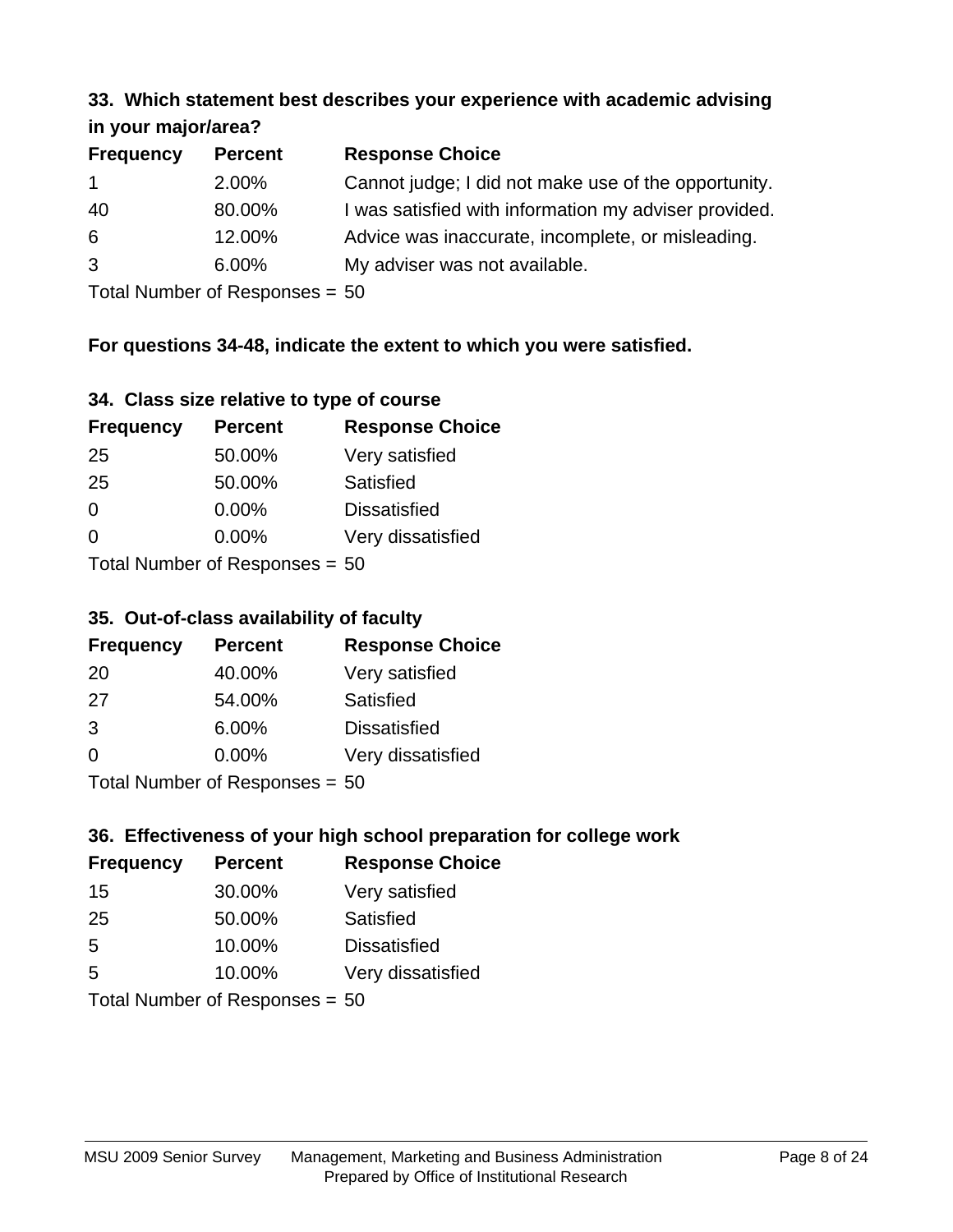## **37. Fairness of faculty in their treatment of individual students**

| <b>Frequency</b> | <b>Percent</b> | <b>Response Choice</b> |
|------------------|----------------|------------------------|
| 18               | 36.00%         | Very satisfied         |
| 29               | 58.00%         | Satisfied              |
| $\mathcal{P}$    | 4.00%          | <b>Dissatisfied</b>    |
|                  | 2.00%          | Very dissatisfied      |
|                  |                |                        |

Total Number of Responses = 50

#### **38. Overall quality of instruction at Murray State**

| <b>Frequency</b> | <b>Percent</b>            | <b>Response Choice</b> |
|------------------|---------------------------|------------------------|
| 17               | 34.00%                    | Very satisfied         |
| 32               | 64.00%                    | Satisfied              |
| $\mathbf 1$      | 2.00%                     | <b>Dissatisfied</b>    |
| $\Omega$         | 0.00%                     | Very dissatisfied      |
|                  | Total Number of Desponses |                        |

Total Number of Responses = 50

#### **39. Quality of instruction in University Studies (General Education) courses**

| <b>Frequency</b> | <b>Percent</b>                         | <b>Response Choice</b> |
|------------------|----------------------------------------|------------------------|
| 13               | 26.00%                                 | Very satisfied         |
| 33               | 66.00%                                 | Satisfied              |
| $\overline{4}$   | 8.00%                                  | <b>Dissatisfied</b>    |
| $\Omega$         | 0.00%                                  | Very dissatisfied      |
|                  | $Total Number of Denonce -\frac{1}{2}$ |                        |

 $T$  Total Number of Responses = 50

#### **40. Quality of instruction in your major**

| <b>Frequency</b>               | <b>Percent</b> | <b>Response Choice</b> |
|--------------------------------|----------------|------------------------|
| 17                             | 34.00%         | Very satisfied         |
| 30                             | 60.00%         | Satisfied              |
| 3                              | 6.00%          | <b>Dissatisfied</b>    |
| $\Omega$                       | $0.00\%$       | Very dissatisfied      |
| Total Number of Responses = 50 |                |                        |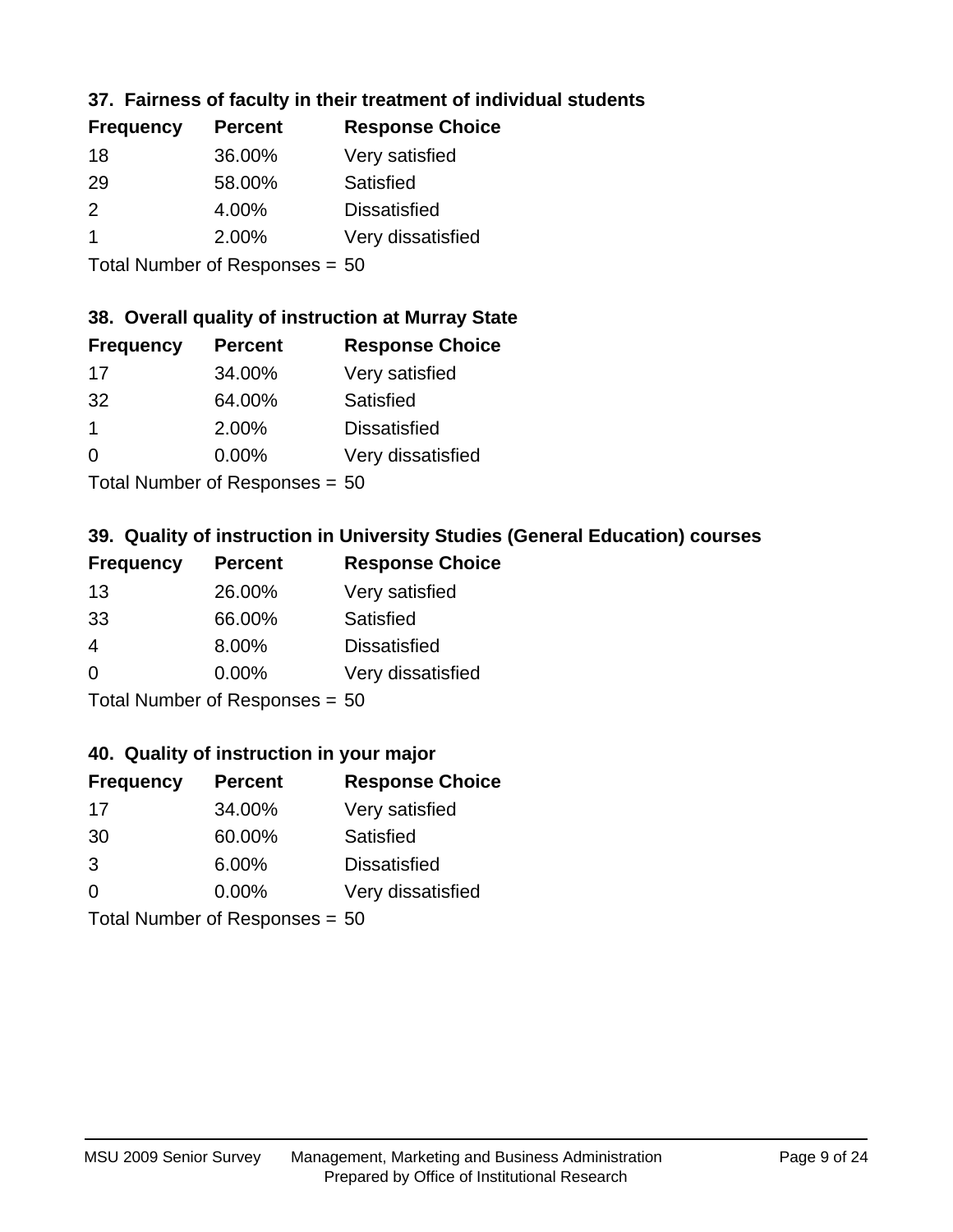## **41. Clarity of program objectives in your major**

| <b>Frequency</b> | <b>Percent</b> | <b>Response Choice</b> |
|------------------|----------------|------------------------|
| 13               | 26.00%         | Very satisfied         |
| 36               | 72.00%         | Satisfied              |
|                  | 2.00%          | <b>Dissatisfied</b>    |
| ∩                | $0.00\%$       | Very dissatisfied      |
|                  |                |                        |

Total Number of Responses = 50

#### **42. Intellectual challenge of the academic program**

| <b>Frequency</b> | <b>Percent</b> | <b>Response Choice</b> |
|------------------|----------------|------------------------|
| 14               | 28.00%         | Very satisfied         |
| 35               | 70.00%         | Satisfied              |
| $\Omega$         | 0.00%          | <b>Dissatisfied</b>    |
|                  | 2.00%          | Very dissatisfied      |
|                  |                |                        |

Total Number of Responses = 50

## **43. Encouragement and information from your major department for employment after graduation**

| <b>Frequency</b> | <b>Percent</b>               | <b>Response Choice</b> |
|------------------|------------------------------|------------------------|
| 9                | 18.00%                       | Very satisfied         |
| 22               | 44.00%                       | Satisfied              |
| 16               | 32.00%                       | <b>Dissatisfied</b>    |
| 3                | 6.00%                        | Very dissatisfied      |
|                  | $T$ and Number of Decomposed |                        |

Total Number of Responses = 50

## **44. Availability of opportunities to engage in a faculty-mentored research,**

## **scholarly, or creative project in your area of study/interest**

| <b>Frequency</b> | <b>Percent</b> | <b>Response Choice</b> |
|------------------|----------------|------------------------|
| 7                | 14.29%         | Very satisfied         |
| 23               | 46.94%         | Satisfied              |
| 16               | 32.65%         | <b>Dissatisfied</b>    |
| 3                | 6.12%          | Very dissatisfied      |
|                  |                |                        |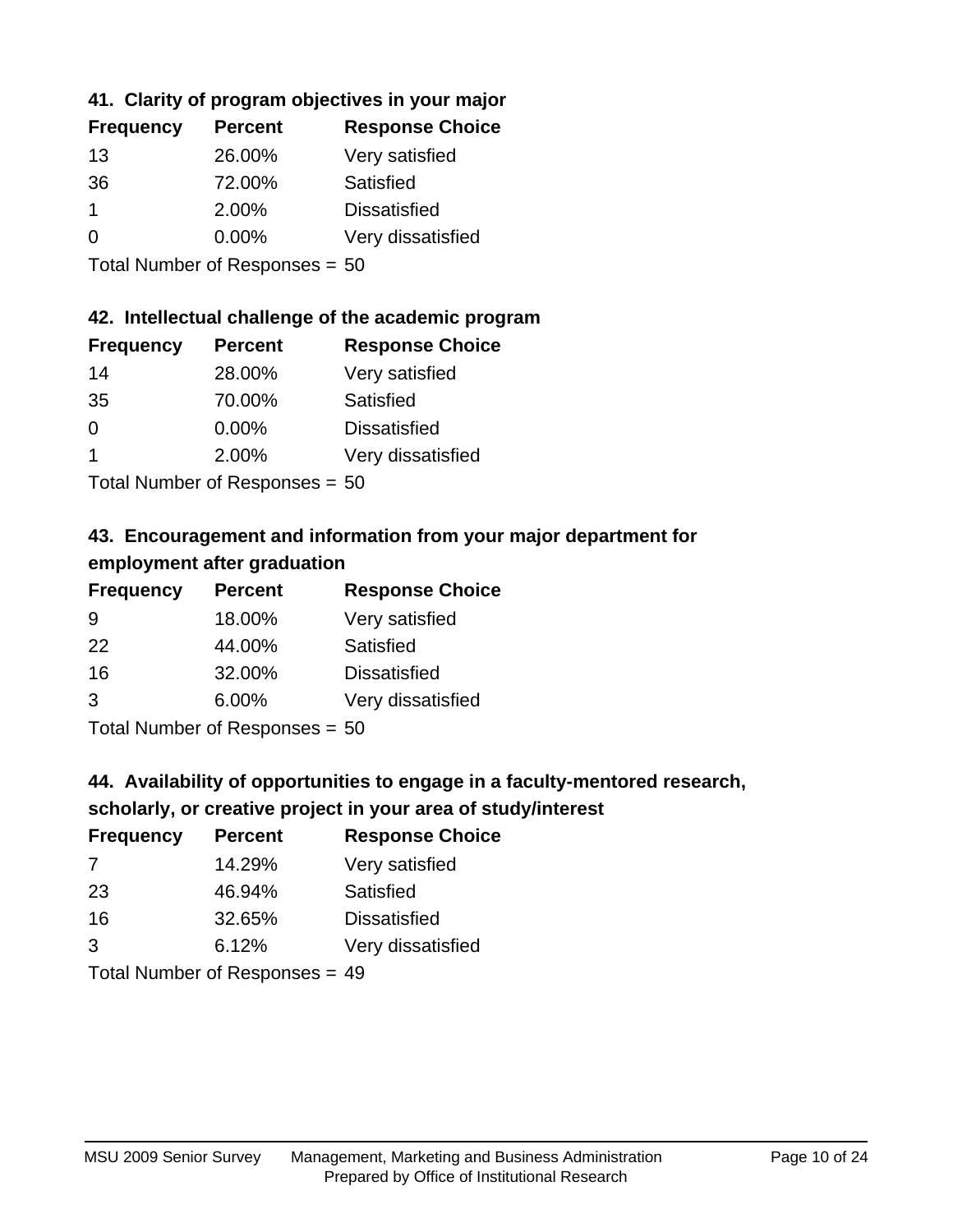#### **45. Library hours**

| <b>Frequency</b> | <b>Percent</b> | <b>Response Choice</b> |
|------------------|----------------|------------------------|
| 12               | 24.00%         | Very satisfied         |
| 35               | 70.00%         | Satisfied              |
| 3                | 6.00%          | <b>Dissatisfied</b>    |
| 0                | 0.00%          | Very dissatisfied      |
|                  |                |                        |

Total Number of Responses = 50

## **46. Effectiveness of library personnel in meeting your information needs**

| <b>Frequency</b> | <b>Percent</b>                                                                                                                   | <b>Response Choice</b> |
|------------------|----------------------------------------------------------------------------------------------------------------------------------|------------------------|
| 14               | 28.00%                                                                                                                           | Very satisfied         |
| 33               | 66.00%                                                                                                                           | Satisfied              |
| 3                | 6.00%                                                                                                                            | <b>Dissatisfied</b>    |
| $\Omega$         | 0.00%                                                                                                                            | Very dissatisfied      |
|                  | $\tau$ . $\tau$ . In the set of $\tau$ , $\tau$ , $\tau$ , $\tau$ , $\tau$ , $\tau$ , $\tau$ , $\tau$ , $\tau$ , $\tau$ , $\tau$ |                        |

Total Number of Responses = 50

#### **47. Access to library resources on hand**

| <b>Frequency</b>               | <b>Percent</b> | <b>Response Choice</b> |
|--------------------------------|----------------|------------------------|
| 14                             | 28.00%         | Very satisfied         |
| 35                             | 70.00%         | Satisfied              |
| $\mathbf 1$                    | 2.00%          | <b>Dissatisfied</b>    |
| $\Omega$                       | $0.00\%$       | Very dissatisfied      |
| Total Number of Responses = 50 |                |                        |

## **48. Electronic access to library resources**

| <b>Frequency</b> | <b>Percent</b>                 | <b>Response Choice</b> |
|------------------|--------------------------------|------------------------|
| 18               | 36.00%                         | Very satisfied         |
| 31               | 62.00%                         | Satisfied              |
| $\mathbf 1$      | 2.00%                          | <b>Dissatisfied</b>    |
| $\Omega$         | 0.00%                          | Very dissatisfied      |
|                  | Total Number of Responses = 50 |                        |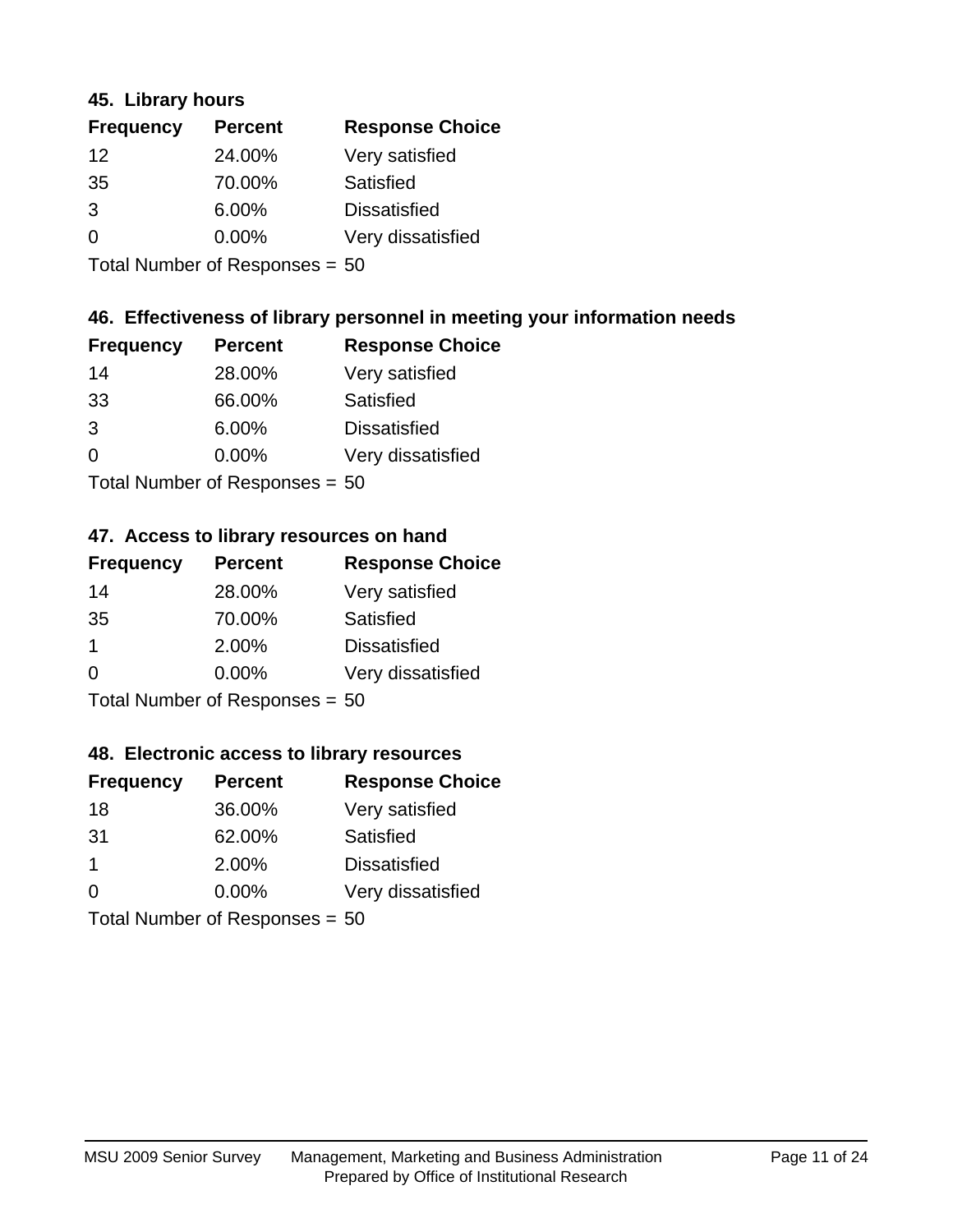**was in helping you achieve these goals. For questions 49-55, please indicate how effective University Studies at MSU** 

#### **49. Writing Skills**

| <b>Frequency</b>               | <b>Percent</b> | <b>Response Choice</b> |
|--------------------------------|----------------|------------------------|
| 13                             | 26.53%         | Very effective         |
| 34                             | 69.39%         | Effective              |
| 2                              | 4.08%          | Ineffective            |
| $\Omega$                       | $0.00\%$       | Very ineffective       |
| Total Number of Responses = 49 |                |                        |

**50. Speaking Skills**

| <b>Frequency</b>                 | <b>Percent</b> | <b>Response Choice</b> |
|----------------------------------|----------------|------------------------|
| 15                               | 30.61%         | Very effective         |
| -32                              | 65.31%         | Effective              |
| $\mathcal{P}$                    | 4.08%          | Ineffective            |
| $\Omega$                         | 0.00%          | Very ineffective       |
| $Total Number of Doepopose = 40$ |                |                        |

Total Number of Responses = 49

#### **51. Critical Thinking Skills**

| <b>Frequency</b> | <b>Percent</b>               | <b>Response Choice</b> |
|------------------|------------------------------|------------------------|
| 10               | 20.41%                       | Very effective         |
| 35               | 71.43%                       | Effective              |
| $\overline{4}$   | 8.16%                        | Ineffective            |
| $\Omega$         | 0.00%                        | Very ineffective       |
|                  | Total Number of Deepensee 40 |                        |

Total Number of Responses = 49

## **52. Computer Technology**

| <b>Frequency</b> | <b>Percent</b>                  | <b>Response Choice</b> |
|------------------|---------------------------------|------------------------|
| -17              | 34.69%                          | Very effective         |
| 27               | 55.10%                          | Effective              |
| 4                | 8.16%                           | Ineffective            |
| -1               | 2.04%                           | Very ineffective       |
|                  | Total Number of Poenonces $-10$ |                        |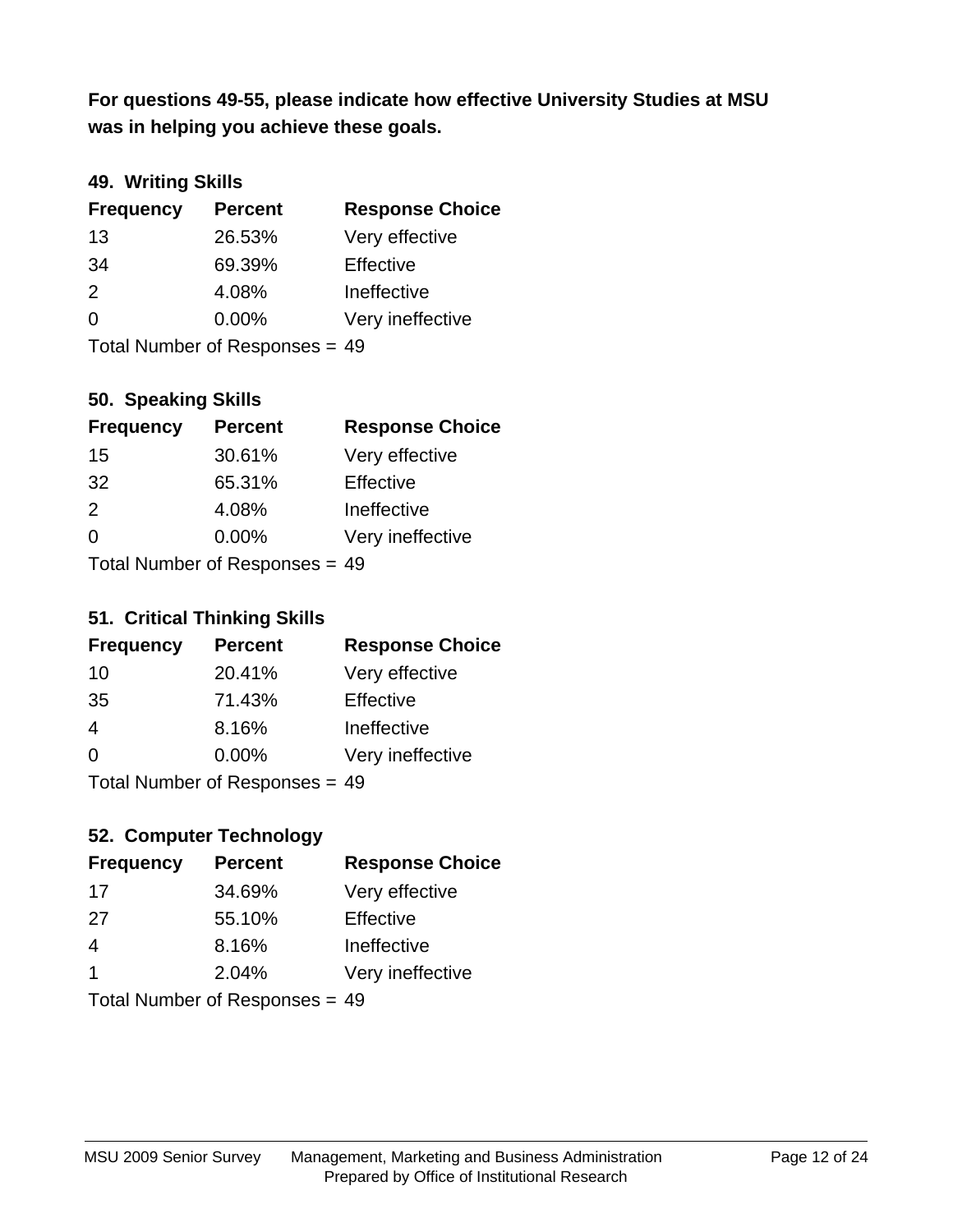#### **53. General Knowledge in the liberal arts and sciences**

| <b>Frequency</b> | <b>Percent</b> | <b>Response Choice</b> |
|------------------|----------------|------------------------|
| 11               | 22.45%         | Very effective         |
| 32               | 65.31%         | Effective              |
| 4                | 8.16%          | Ineffective            |
| $\mathcal{P}$    | 4.08%          | Very ineffective       |
|                  |                |                        |

Total Number of Responses = 49

#### **54. International Perspectives**

| <b>Frequency</b> | <b>Percent</b>            | <b>Response Choice</b> |
|------------------|---------------------------|------------------------|
| 12               | 24.49%                    | Very effective         |
| 31               | 63.27%                    | Effective              |
| -5               | 10.20%                    | Ineffective            |
| 1                | 2.04%                     | Very ineffective       |
|                  | Tatal Manulau af Dannauga |                        |

Total Number of Responses = 49

#### **55. Stimulation of interest in areas outside your chosen field of study**

| <b>Frequency</b> | <b>Percent</b>                    | <b>Response Choice</b> |
|------------------|-----------------------------------|------------------------|
| 11               | 22.45%                            | Very effective         |
| 29               | 59.18%                            | Effective              |
| 8                | 16.33%                            | Ineffective            |
| -1               | 2.04%                             | Very ineffective       |
|                  | $Total Number of DoEROR 202 - 40$ |                        |

Total Number of Responses = 49

## **For questions 56-83, please indicate how satisfactorily the following met your needs**

#### **56. African-American Student Services**

| <b>Frequency</b>               | <b>Percent</b> | <b>Response Choice</b> |
|--------------------------------|----------------|------------------------|
| 48                             | 97.96%         | Did not use            |
| $\blacktriangleleft$           | 2.04%          | Very satisfied         |
| 0                              | 0.00%          | Satisfied              |
| $\Omega$                       | 0.00%          | <b>Dissatisfied</b>    |
| $\Omega$                       | $0.00\%$       | Very dissatisfied      |
| Total Number of Responses = 49 |                |                        |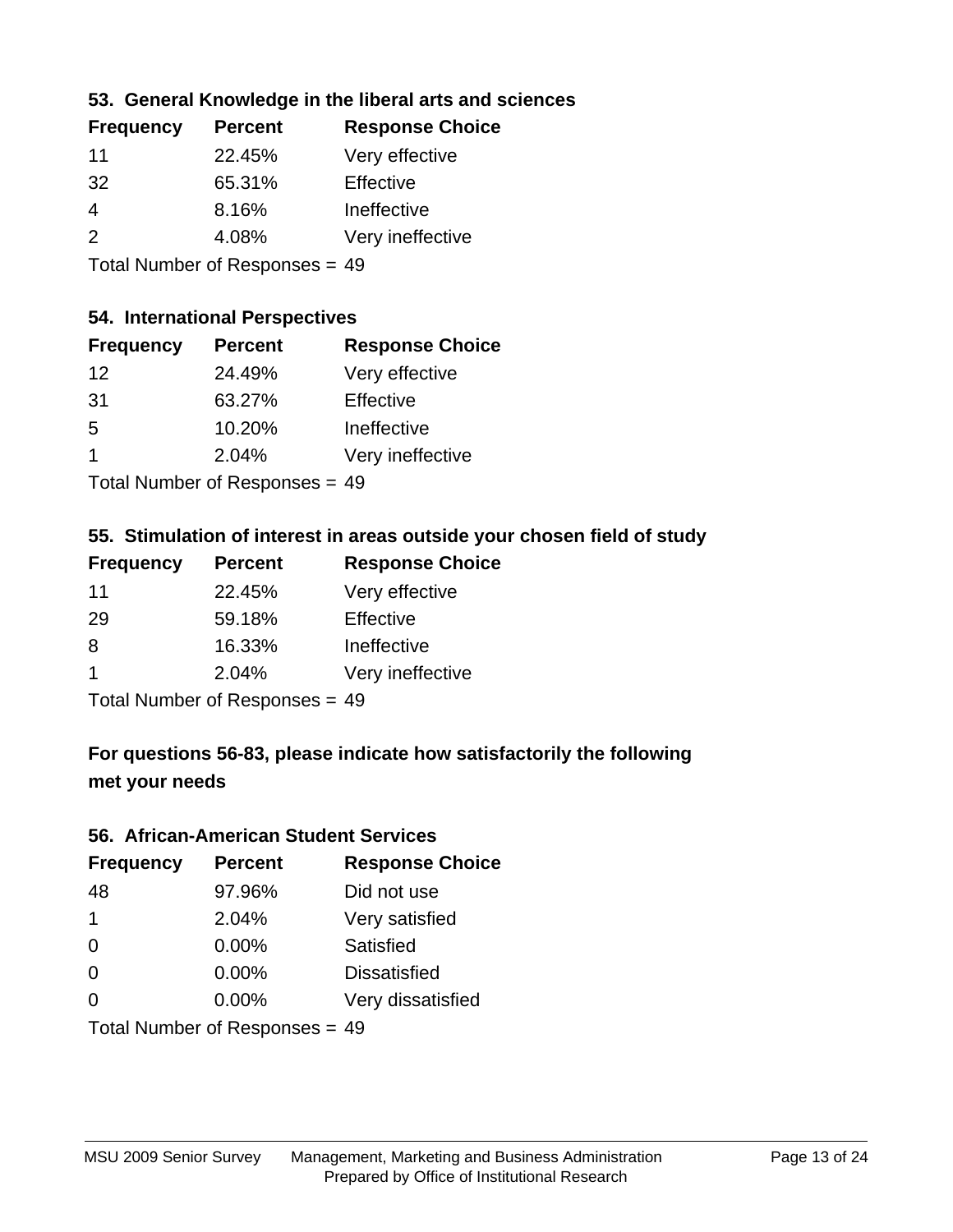#### **57. Career Services Office**

| <b>Frequency</b> | <b>Percent</b> | <b>Response Choice</b> |
|------------------|----------------|------------------------|
| 28               | 57.14%         | Did not use            |
| $\overline{7}$   | 14.29%         | Very satisfied         |
| 11               | 22.45%         | Satisfied              |
| 3                | 6.12%          | <b>Dissatisfied</b>    |
|                  | $0.00\%$       | Very dissatisfied      |
|                  |                |                        |

Total Number of Responses = 49

## **58. Counseling and Testing Center**

| <b>Frequency</b> | <b>Percent</b>               | <b>Response Choice</b> |
|------------------|------------------------------|------------------------|
| 42               | 85.71%                       | Did not use            |
| 6                | 12.24%                       | Very satisfied         |
| $\mathbf{1}$     | 2.04%                        | <b>Satisfied</b>       |
| $\Omega$         | 0.00%                        | <b>Dissatisfied</b>    |
| ∩                | 0.00%                        | Very dissatisfied      |
|                  | Total Number of Deepensee 40 |                        |

Total Number of Responses = 49

#### **59. Cultural programming and activities**

| <b>Frequency</b>               | <b>Percent</b> | <b>Response Choice</b> |
|--------------------------------|----------------|------------------------|
| 41                             | 83.67%         | Did not use            |
| 2                              | 4.08%          | Very satisfied         |
| 5                              | 10.20%         | Satisfied              |
| -1                             | 2.04%          | <b>Dissatisfied</b>    |
| $\Omega$                       | $0.00\%$       | Very dissatisfied      |
| Total Number of Responses = 49 |                |                        |

#### **60. E-study courses**

| <b>Frequency</b>               | <b>Percent</b> | <b>Response Choice</b> |
|--------------------------------|----------------|------------------------|
| 17                             | 34.69%         | Did not use            |
| 21                             | 42.86%         | Very satisfied         |
| 11                             | 22.45%         | Satisfied              |
| 0                              | $0.00\%$       | <b>Dissatisfied</b>    |
| $\Omega$                       | 0.00%          | Very dissatisfied      |
| Total Number of Responses = 49 |                |                        |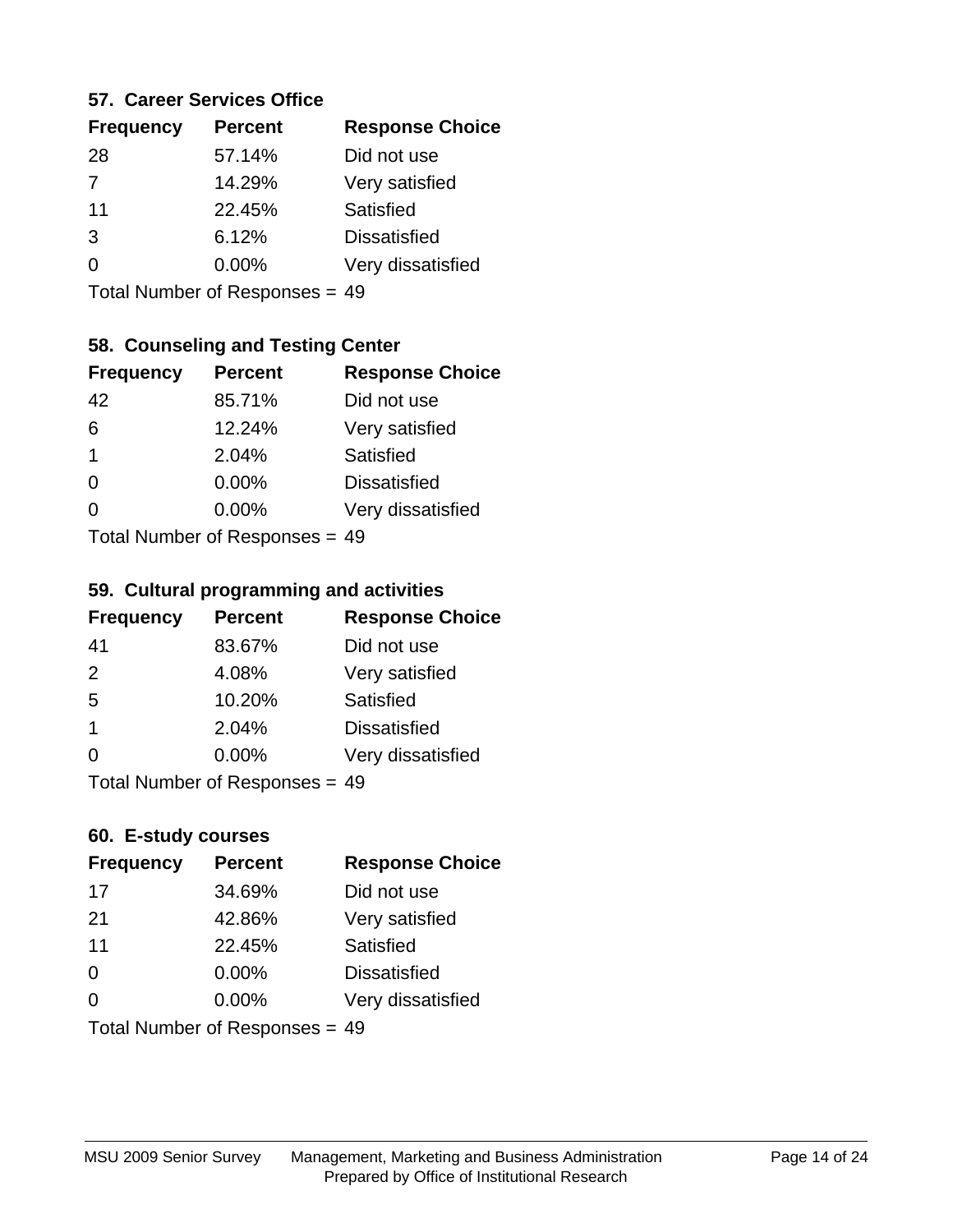#### **61. Food Services**

| <b>Frequency</b> | <b>Percent</b> | <b>Response Choice</b> |
|------------------|----------------|------------------------|
| 15               | 30.61%         | Did not use            |
| 8                | 16.33%         | Very satisfied         |
| 19               | 38.78%         | Satisfied              |
| 5                | 10.20%         | <b>Dissatisfied</b>    |
| $\mathcal{P}$    | 4.08%          | Very dissatisfied      |
|                  |                |                        |

Total Number of Responses = 49

## **62. Greek life and activities**

| <b>Frequency</b> | <b>Percent</b>                 | <b>Response Choice</b> |
|------------------|--------------------------------|------------------------|
| 37               | 75.51%                         | Did not use            |
| $\overline{7}$   | 14.29%                         | Very satisfied         |
| 5                | 10.20%                         | Satisfied              |
| $\Omega$         | 0.00%                          | <b>Dissatisfied</b>    |
| 0                | $0.00\%$                       | Very dissatisfied      |
|                  | Total Number of Responses = 49 |                        |

**63. Health Services**

| <b>Frequency</b> | <b>Percent</b> | <b>Response Choice</b> |
|------------------|----------------|------------------------|
| 24               | 48.98%         | Did not use            |
| 10               | 20.41%         | Very satisfied         |
| 12               | 24.49%         | Satisfied              |
| 3                | 6.12%          | <b>Dissatisfied</b>    |
| $\Omega$         | $0.00\%$       | Very dissatisfied      |
|                  |                |                        |

Total Number of Responses = 49

#### **64. Honor Societies/Departmental Clubs/Special Interest Organizations**

| <b>Frequency</b> | <b>Percent</b>                 | <b>Response Choice</b> |
|------------------|--------------------------------|------------------------|
| 30               | 61.22%                         | Did not use            |
| 8                | 16.33%                         | Very satisfied         |
| 11               | 22.45%                         | Satisfied              |
| $\Omega$         | 0.00%                          | <b>Dissatisfied</b>    |
| $\Omega$         | 0.00%                          | Very dissatisfied      |
|                  | Total Number of Responses = 49 |                        |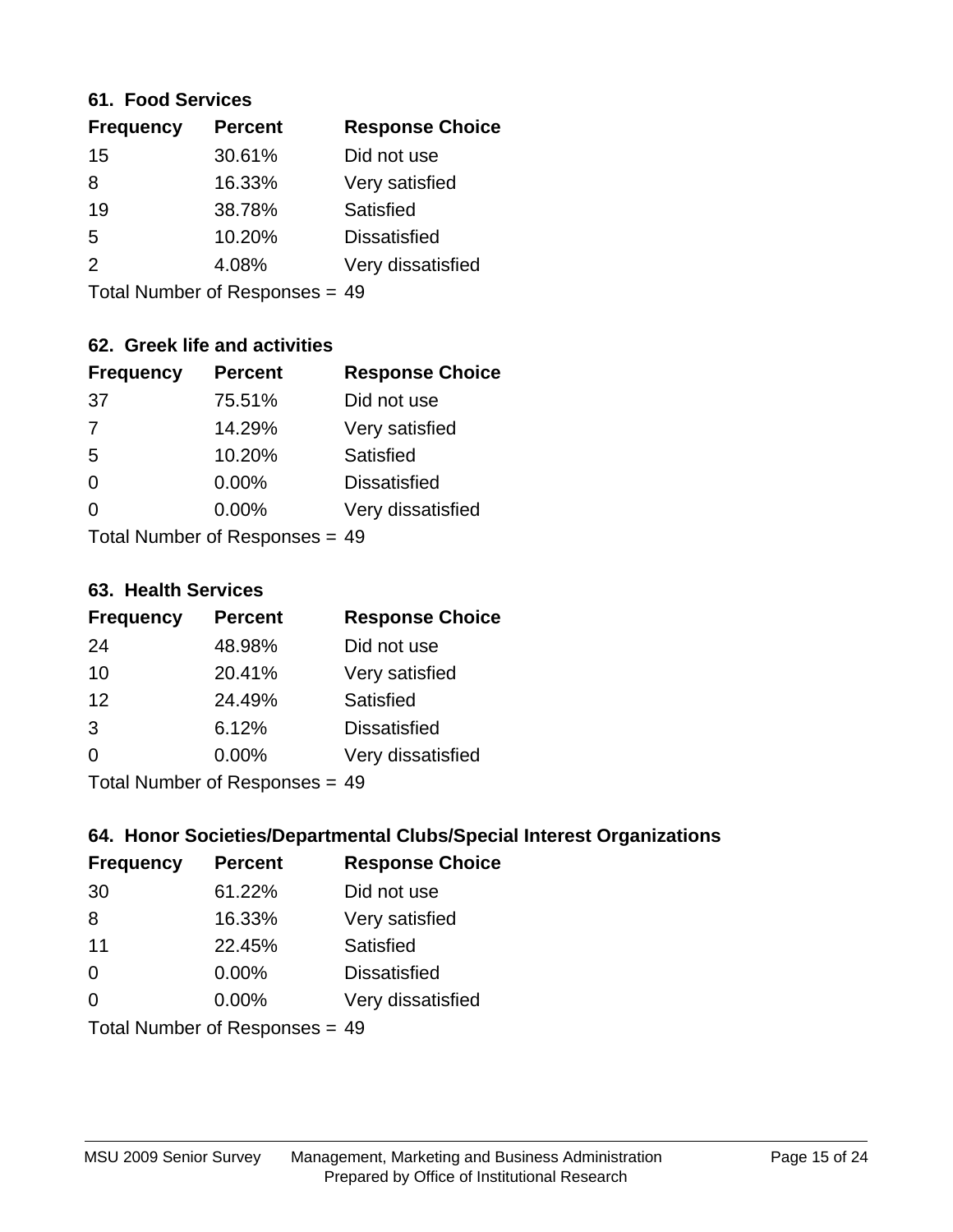#### **65. International Programs and activities**

| <b>Frequency</b> | <b>Percent</b> | <b>Response Choice</b> |
|------------------|----------------|------------------------|
| 42               | 85.71%         | Did not use            |
| 3                | 6.12%          | Very satisfied         |
| 3                | 6.12%          | Satisfied              |
| 1                | 2.04%          | <b>Dissatisfied</b>    |
|                  | $0.00\%$       | Very dissatisfied      |
|                  |                |                        |

Total Number of Responses = 49

## **66. International student support services**

| <b>Frequency</b> | <b>Percent</b>             | <b>Response Choice</b> |
|------------------|----------------------------|------------------------|
| 45               | 91.84%                     | Did not use            |
| 3                | 6.12%                      | Very satisfied         |
| $\Omega$         | 0.00%                      | <b>Satisfied</b>       |
| $\overline{1}$   | 2.04%                      | <b>Dissatisfied</b>    |
| ∩                | 0.00%                      | Very dissatisfied      |
|                  | Total Number of Deepersoon |                        |

Total Number of Responses = 49

#### **67. Intramural Sports and Recreation**

| <b>Frequency</b> | <b>Percent</b>            | <b>Response Choice</b> |
|------------------|---------------------------|------------------------|
| 32               | 65.31%                    | Did not use            |
| 11               | 22.45%                    | Very satisfied         |
| 6                | 12.24%                    | Satisfied              |
| $\Omega$         | $0.00\%$                  | <b>Dissatisfied</b>    |
| $\Omega$         | 0.00%                     | Very dissatisfied      |
|                  | Total Number of Desponses |                        |

Total Number of Responses = 49

#### **68. Lowry Center/Community College**

| <b>Frequency</b>        | <b>Percent</b>                 | <b>Response Choice</b> |
|-------------------------|--------------------------------|------------------------|
| 44                      | 89.80%                         | Did not use            |
| $\overline{4}$          | 8.16%                          | Very satisfied         |
| $\overline{\mathbf{1}}$ | 2.04%                          | Satisfied              |
| $\Omega$                | $0.00\%$                       | <b>Dissatisfied</b>    |
| $\Omega$                | $0.00\%$                       | Very dissatisfied      |
|                         | Total Number of Responses = 49 |                        |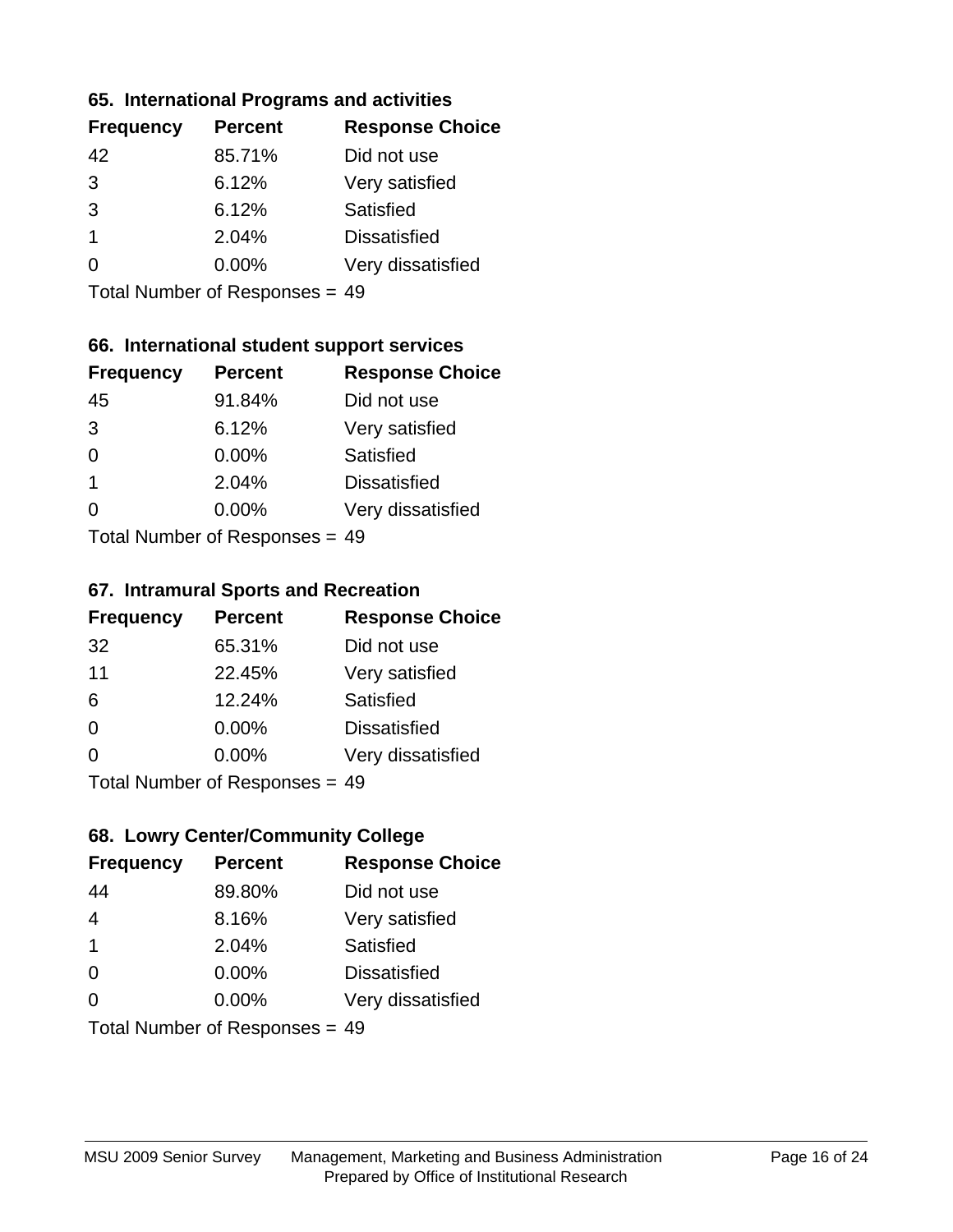## **69. Library**

| <b>Frequency</b> | <b>Percent</b> | <b>Response Choice</b> |
|------------------|----------------|------------------------|
| 7                | 14.29%         | Did not use            |
| 30               | 61.22%         | Very satisfied         |
| 11               | 22.45%         | <b>Satisfied</b>       |
| 1                | 2.04%          | <b>Dissatisfied</b>    |
| 0                | 0.00%          | Very dissatisfied      |
|                  |                |                        |

Total Number of Responses = 49

## **70. MAP Report**

| <b>Frequency</b> | <b>Percent</b>                 | <b>Response Choice</b> |
|------------------|--------------------------------|------------------------|
| 1                | 2.04%                          | Did not use            |
| 22               | 44.90%                         | Very satisfied         |
| 15               | 30.61%                         | Satisfied              |
| 11               | 22.45%                         | <b>Dissatisfied</b>    |
| 0                | 0.00%                          | Very dissatisfied      |
|                  | Total Number of Responses = 49 |                        |

#### **71. MSU Web site**

| <b>Frequency</b> | <b>Percent</b>                 | <b>Response Choice</b> |
|------------------|--------------------------------|------------------------|
| 1                | 2.04%                          | Did not use            |
| 31               | 63.27%                         | Very satisfied         |
| 16               | 32.65%                         | Satisfied              |
| 1                | 2.04%                          | <b>Dissatisfied</b>    |
| ∩                | $0.00\%$                       | Very dissatisfied      |
|                  | Total Number of Responses = 49 |                        |

## **72. NCAA Sports**

| <b>Frequency</b> | <b>Percent</b>                 | <b>Response Choice</b> |
|------------------|--------------------------------|------------------------|
| 34               | 69.39%                         | Did not use            |
| 9                | 18.37%                         | Very satisfied         |
| 4                | 8.16%                          | <b>Satisfied</b>       |
| $\overline{1}$   | 2.04%                          | <b>Dissatisfied</b>    |
| 1                | 2.04%                          | Very dissatisfied      |
|                  | Total Number of Responses = 49 |                        |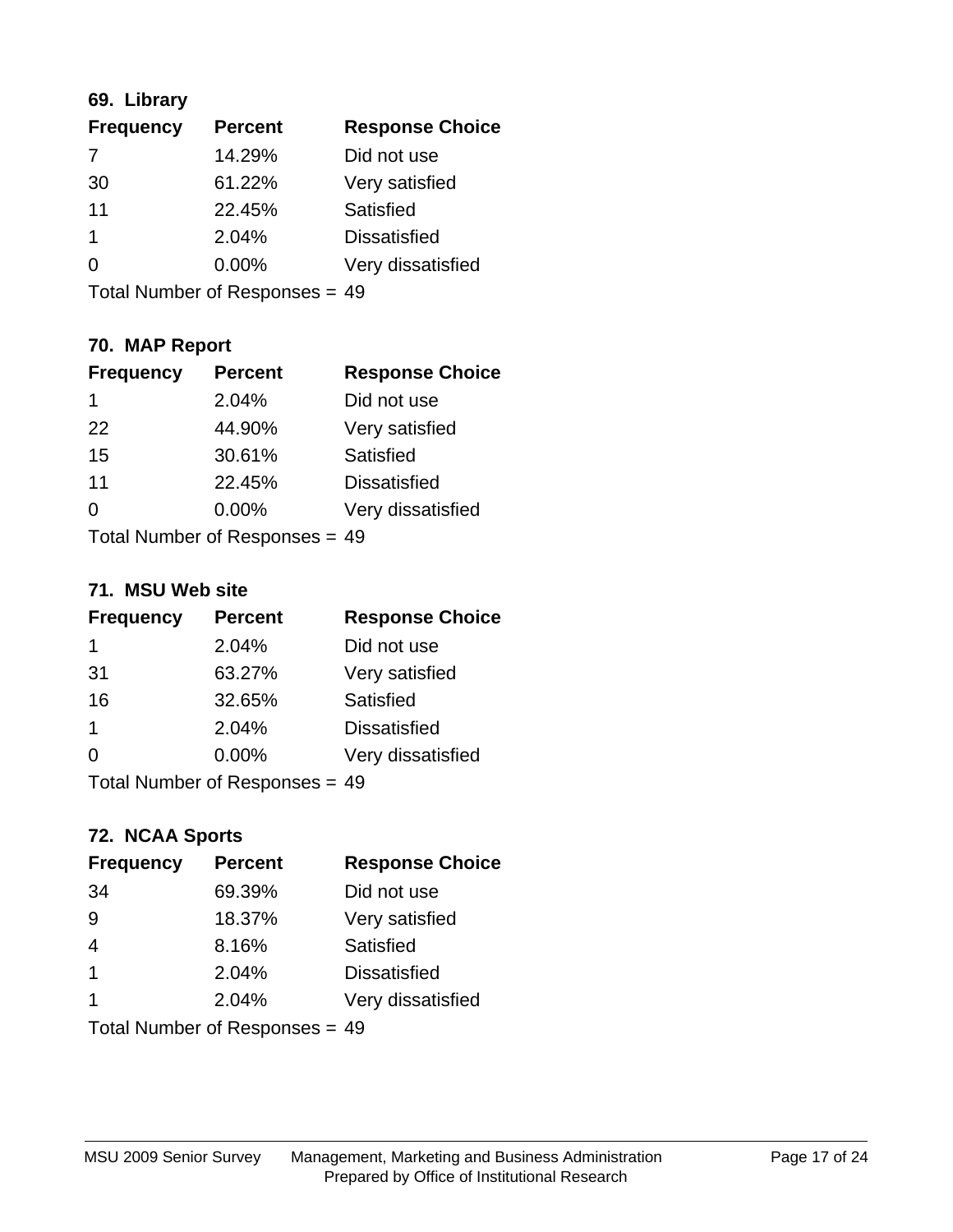#### **73. Online courses that are not e-study**

| <b>Frequency</b> | <b>Percent</b> | <b>Response Choice</b> |
|------------------|----------------|------------------------|
| 32               | 65.31%         | Did not use            |
| 12               | 24.49%         | Very satisfied         |
| 4                | 8.16%          | Satisfied              |
| 1                | 2.04%          | <b>Dissatisfied</b>    |
|                  | $0.00\%$       | Very dissatisfied      |
|                  |                |                        |

Total Number of Responses = 49

## **74. Racer Touch Registration**

| <b>Frequency</b>           | <b>Percent</b> | <b>Response Choice</b> |
|----------------------------|----------------|------------------------|
| 0                          | $0.00\%$       | Did not use            |
| 15                         | 31.25%         | Very satisfied         |
| 13                         | 27.08%         | <b>Satisfied</b>       |
| 13                         | 27.08%         | <b>Dissatisfied</b>    |
| $\overline{7}$             | 14.58%         | Very dissatisfied      |
| Tatal Number of Desperance |                |                        |

Total Number of Responses = 48

#### **75. Residential College programming and activities**

| <b>Frequency</b>                | <b>Percent</b> | <b>Response Choice</b> |
|---------------------------------|----------------|------------------------|
| 26                              | 53.06%         | Did not use            |
| 8                               | 16.33%         | Very satisfied         |
| 14                              | 28.57%         | Satisfied              |
| $\Omega$                        | 0.00%          | <b>Dissatisfied</b>    |
| -1                              | 2.04%          | Very dissatisfied      |
| Total Number of Poenonces $-10$ |                |                        |

Total Number of Responses = 49

#### **76. Scholarships/grants/student employment**

| <b>Frequency</b> | <b>Percent</b>                 | <b>Response Choice</b> |
|------------------|--------------------------------|------------------------|
| 14               | 28.57%                         | Did not use            |
| 19               | 38.78%                         | Very satisfied         |
| 11               | 22.45%                         | Satisfied              |
| $\overline{4}$   | 8.16%                          | <b>Dissatisfied</b>    |
| $\overline{1}$   | 2.04%                          | Very dissatisfied      |
|                  | Total Number of Responses = 49 |                        |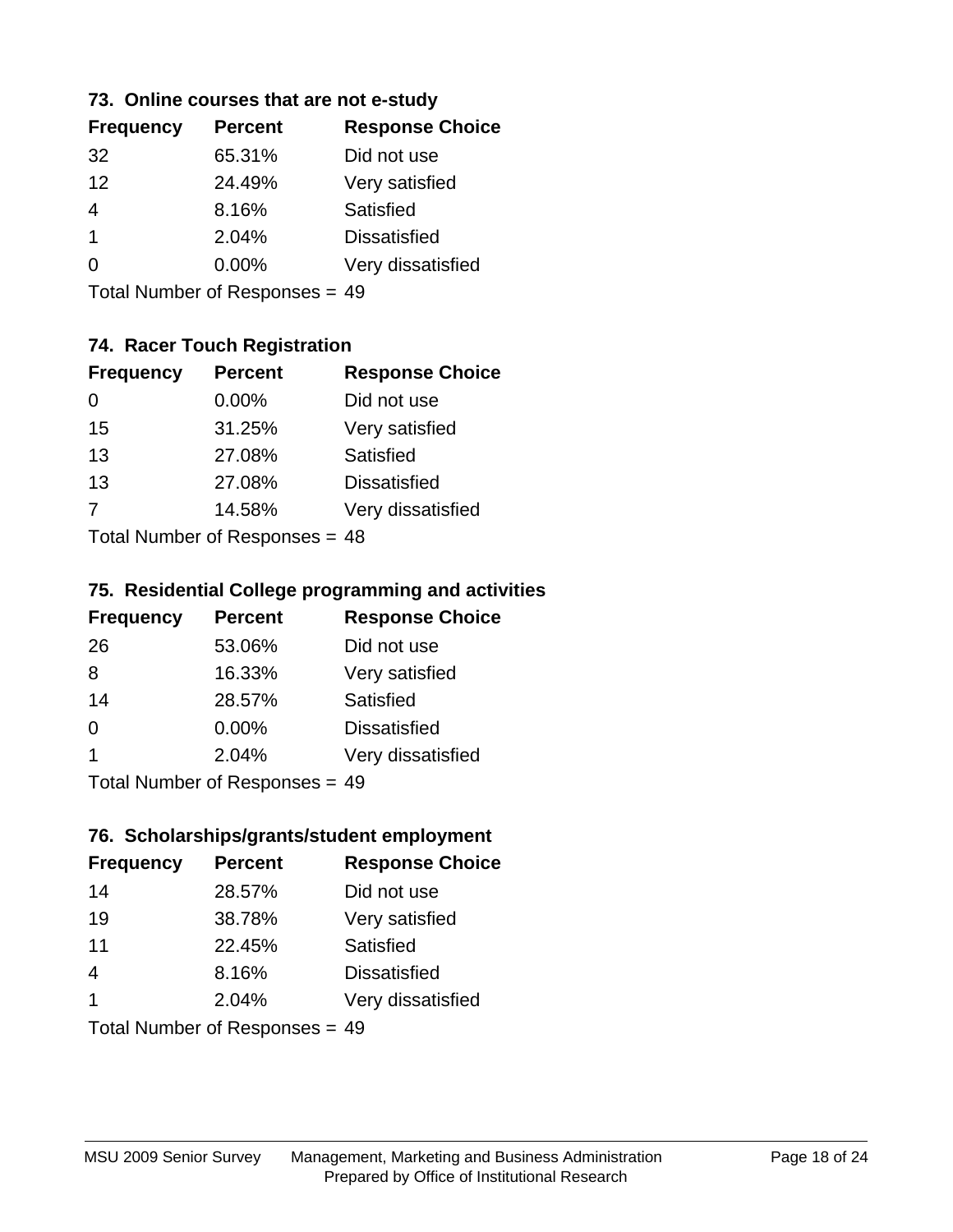#### **77. Security Services**

| <b>Frequency</b> | <b>Percent</b> | <b>Response Choice</b> |
|------------------|----------------|------------------------|
| 32               | 65.31%         | Did not use            |
| 8                | 16.33%         | Very satisfied         |
| 9                | 18.37%         | Satisfied              |
| 0                | $0.00\%$       | <b>Dissatisfied</b>    |
| ∩                | $0.00\%$       | Very dissatisfied      |
|                  |                |                        |

Total Number of Responses = 49

## **78. Services for non-traditional students**

| <b>Frequency</b>          | <b>Percent</b> | <b>Response Choice</b> |
|---------------------------|----------------|------------------------|
| 40                        | 81.63%         | Did not use            |
| 6                         | 12.24%         | Very satisfied         |
| 3                         | 6.12%          | <b>Satisfied</b>       |
| $\Omega$                  | 0.00%          | <b>Dissatisfied</b>    |
| $\Omega$                  | 0.00%          | Very dissatisfied      |
| Total Number of Desponses |                |                        |

Total Number of Responses = 49

## **79. Student Support Services (Trio)**

| <b>Frequency</b> | <b>Percent</b>           | <b>Response Choice</b> |
|------------------|--------------------------|------------------------|
| 45               | 91.84%                   | Did not use            |
| 4                | 8.16%                    | Very satisfied         |
| $\Omega$         | $0.00\%$                 | Satisfied              |
| $\Omega$         | $0.00\%$                 | <b>Dissatisfied</b>    |
| $\Omega$         | 0.00%                    | Very dissatisfied      |
|                  | Total Number of DoEROR 0 |                        |

Total Number of Responses = 49

## **80. Student PIN System**

| <b>Frequency</b> | <b>Percent</b>                 | <b>Response Choice</b> |
|------------------|--------------------------------|------------------------|
| 1                | 2.04%                          | Did not use            |
| 25               | 51.02%                         | Very satisfied         |
| 23               | 46.94%                         | Satisfied              |
| $\Omega$         | 0.00%                          | <b>Dissatisfied</b>    |
| $\Omega$         | 0.00%                          | Very dissatisfied      |
|                  | Total Number of Responses = 49 |                        |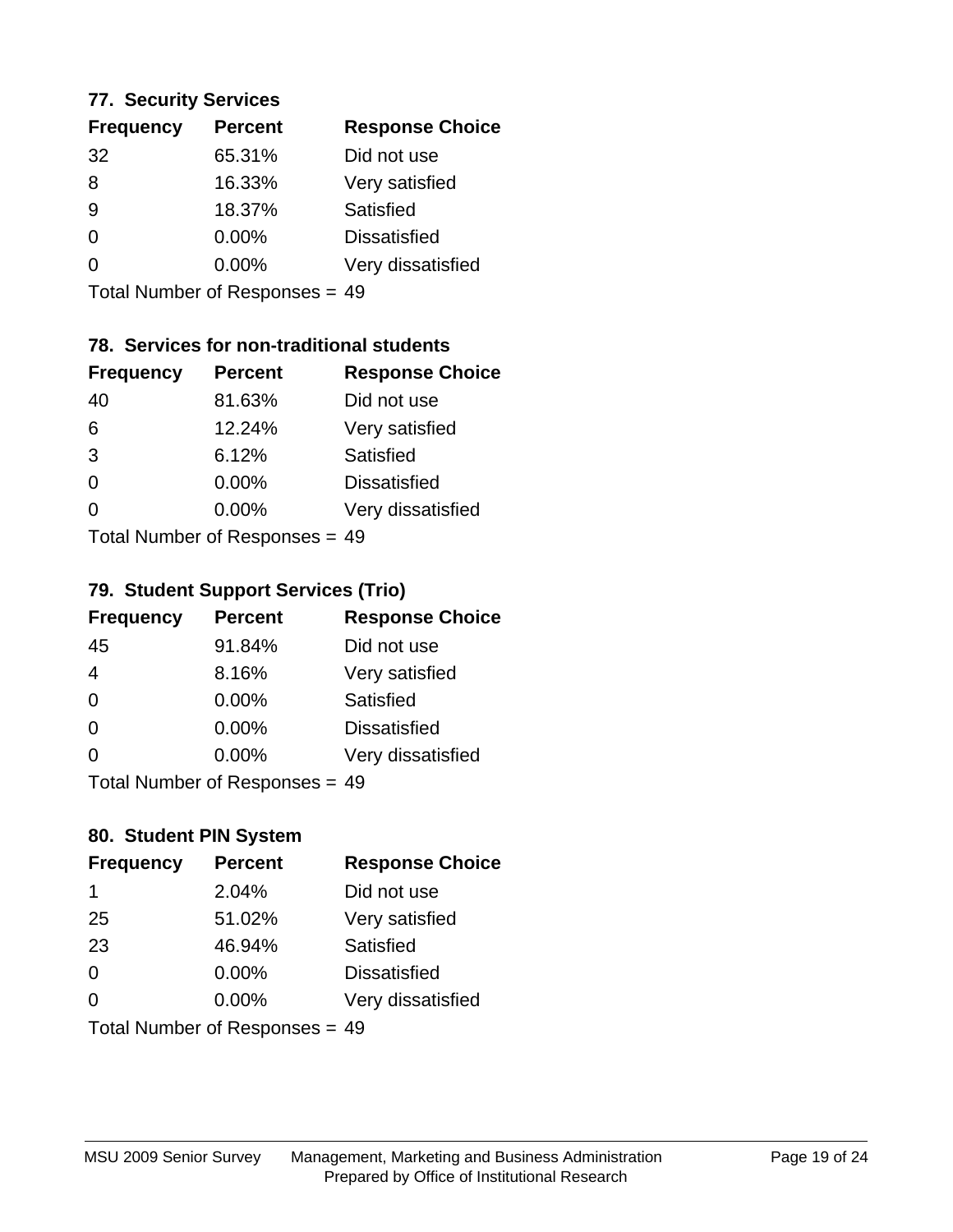#### **81. Student Records/Transcript Services**

| <b>Percent</b> | <b>Response Choice</b> |
|----------------|------------------------|
| 20.41%         | Did not use            |
| 30.61%         | Very satisfied         |
| 40.82%         | Satisfied              |
| 8.16%          | <b>Dissatisfied</b>    |
| $0.00\%$       | Very dissatisfied      |
|                |                        |

Total Number of Responses = 49

#### **82. Computer and Internet access for study and research needs**

| <b>Frequency</b> | <b>Percent</b>             | <b>Response Choice</b> |
|------------------|----------------------------|------------------------|
| -7               | 14.29%                     | Did not use            |
| 28               | 57.14%                     | Very satisfied         |
| 14               | 28.57%                     | Satisfied              |
| $\Omega$         | 0.00%                      | <b>Dissatisfied</b>    |
| $\Omega$         | 0.00%                      | Very dissatisfied      |
|                  | Total Number of Desperance |                        |

Total Number of Responses = 49

#### **83. Women's Center**

| <b>Frequency</b> | <b>Percent</b>             | <b>Response Choice</b> |
|------------------|----------------------------|------------------------|
| 45               | 91.84%                     | Did not use            |
| $\overline{4}$   | 8.16%                      | Very satisfied         |
| $\Omega$         | $0.00\%$                   | Satisfied              |
| $\Omega$         | 0.00%                      | <b>Dissatisfied</b>    |
| $\Omega$         | 0.00%                      | Very dissatisfied      |
|                  | Total Number of Deepersoon |                        |

Total Number of Responses = 49

#### **84. To what extent did you participate in Residential College activities?**

| <b>Frequency</b> | <b>Percent</b> | <b>Response Choice</b> |
|------------------|----------------|------------------------|
| 28               | 57.14%         | Did not participate    |
| 8                | 16.33%         | Frequently             |
| 10               | 20.41%         | Occasionally           |
| 3                | 6.12%          | Seldom                 |
|                  |                |                        |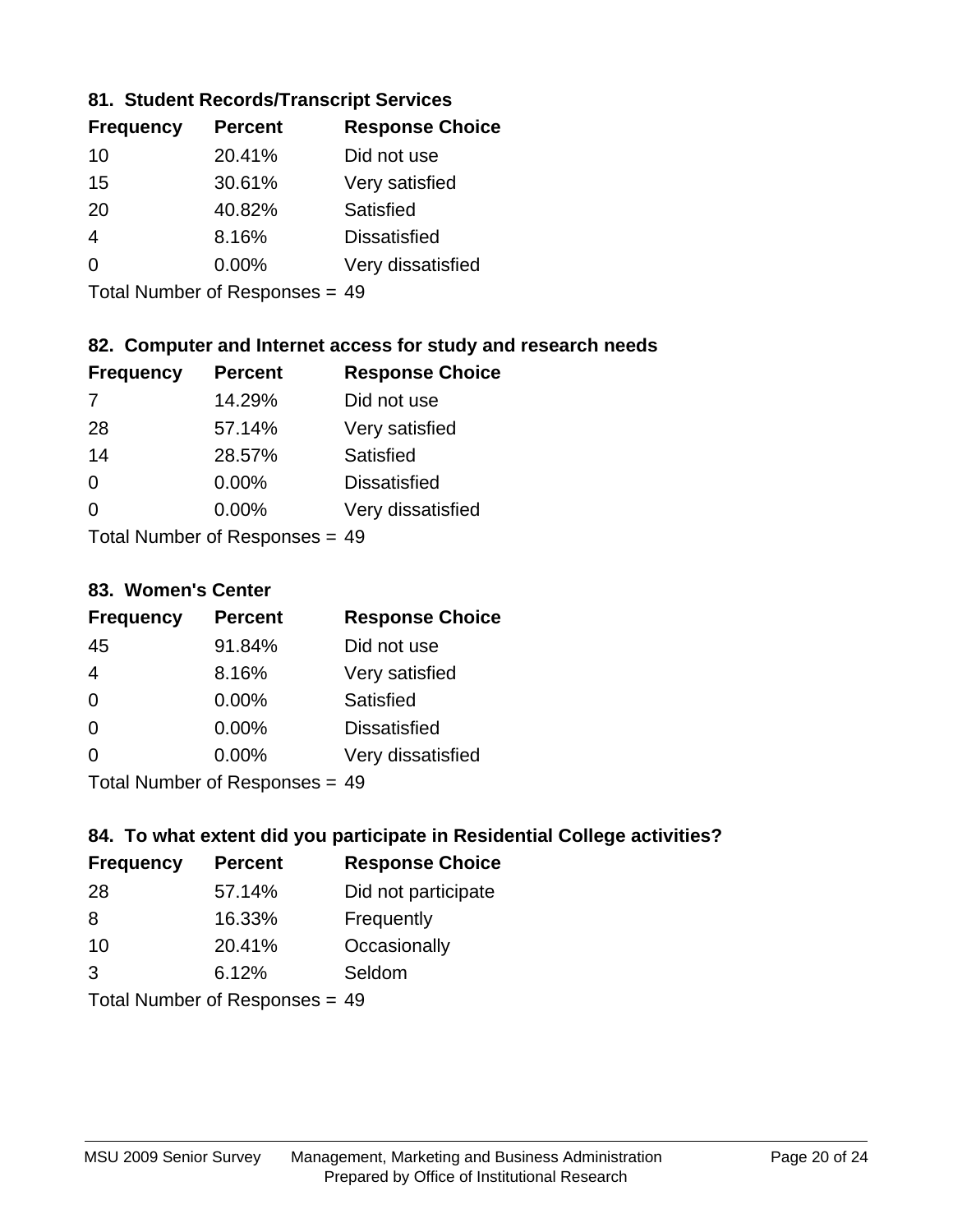| <b>Frequency</b> | <b>Percent</b> | <b>Response Choice</b>                 |
|------------------|----------------|----------------------------------------|
| 23               | 46.94%         | Not familiar with Residential Colleges |
| 6                | 12.24%         | Very positive                          |
| 17               | 34.69%         | Positive                               |
| 3                | 6.12%          | <b>Negative</b>                        |
| $\overline{0}$   | 0.00%          | Very negative                          |
|                  |                |                                        |

**85. Which phrase best describes your opinion of Residential Colleges?**

Total Number of Responses = 49

#### **Questions 86-95**

**University Graduate." Please indicate how effective your MSU experience was in The University has formulated ten desired "Characteristics of the Murray State enhancing your abilities in each area.**

**86. Engage in mature, independent and creative thought and express that thought effectively in oral and written communication;**

| <b>Frequency</b> | <b>Percent</b> | <b>Response Choice</b> |
|------------------|----------------|------------------------|
| 17               | 34.00%         | Very effective         |
| 32               | 64.00%         | Effective              |
|                  | 2.00%          | Ineffective            |
| $\Omega$         | $0.00\%$       | Very ineffective       |
|                  |                |                        |

Total Number of Responses = 50

**87. Understand and apply the critical and scientific methodologies that** 

**academic disciplines employ to discover knowledge and ascertain its validity;**

| <b>Frequency</b>           | <b>Percent</b> | <b>Response Choice</b> |
|----------------------------|----------------|------------------------|
| 15                         | 30.00%         | Very effective         |
| 30                         | 60.00%         | Effective              |
| 5                          | 10.00%         | Ineffective            |
| $\Omega$                   | 0.00%          | Very ineffective       |
| Tatal Number of Desperance |                |                        |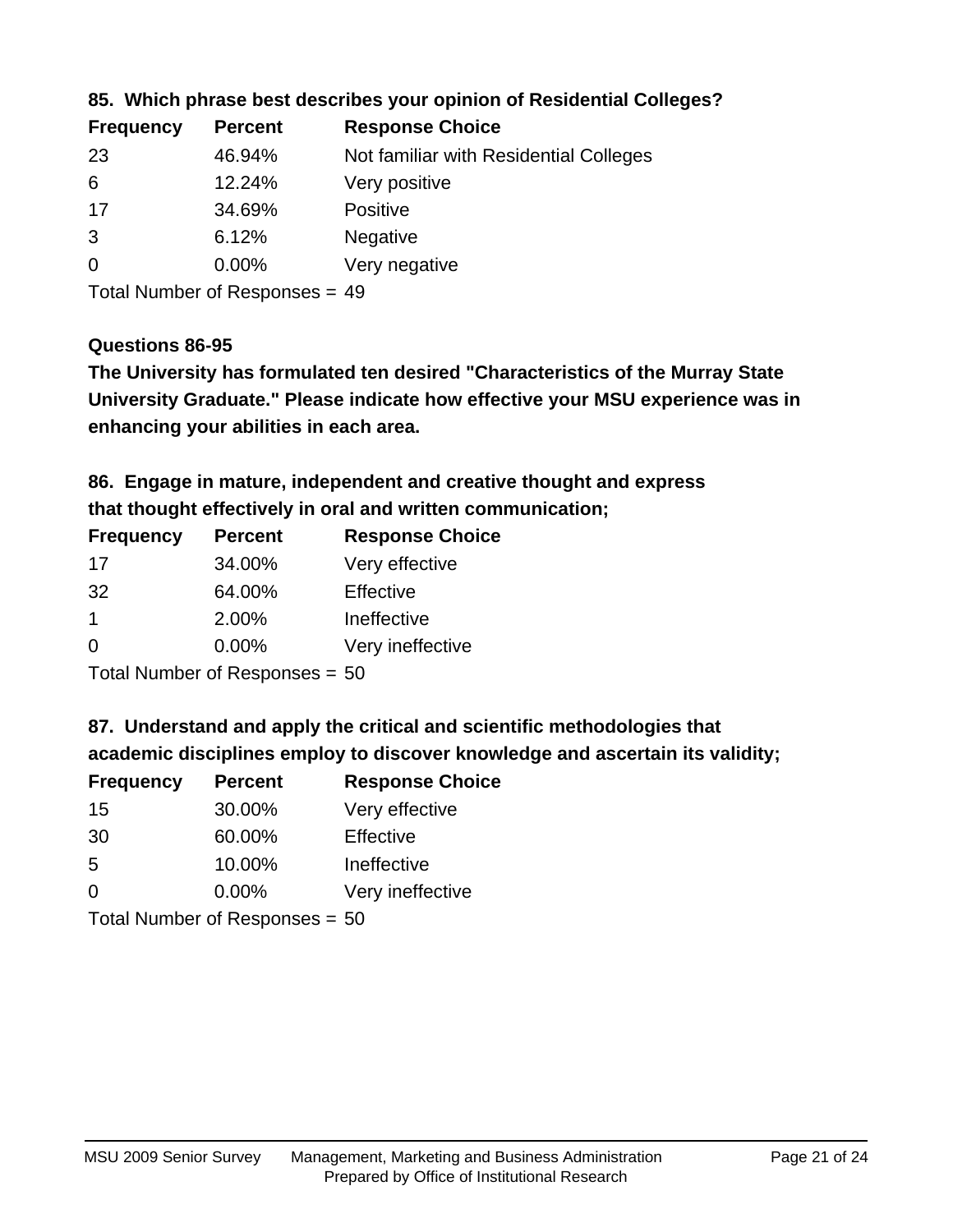# **88. Apply sound standards of information gathering, analysis and**

**evaluation to reach logical decisions;**

| <b>Frequency</b> | <b>Percent</b> | <b>Response Choice</b> |
|------------------|----------------|------------------------|
| 19               | 38.00%         | Very effective         |
| 30               | 60.00%         | Effective              |
| 1                | 2.00%          | Ineffective            |
| $\Omega$         | $0.00\%$       | Very ineffective       |
|                  |                |                        |

Total Number of Responses = 50

## **89. Understand the roles and applications of science and technology in the solution of the problems of a changing world;**

| <b>Frequency</b> | <b>Percent</b> | <b>Response Choice</b> |
|------------------|----------------|------------------------|
| 16               | 32.00%         | Very effective         |
| 31               | 62.00%         | Effective              |
| 3                | 6.00%          | Ineffective            |
| $\Omega$         | 0.00%          | Very ineffective       |
|                  |                |                        |

Total Number of Responses = 50

# **90. Demonstrate a critical understanding of the world's historical, literary, philosophical, and artistic traditions;**

| <b>Frequency</b> | <b>Percent</b> | <b>Response Choice</b> |
|------------------|----------------|------------------------|
| 15               | 30.00%         | Very effective         |
| 29               | 58.00%         | Effective              |
| 6                | 12.00%         | Ineffective            |
| $\Omega$         | 0.00%          | Very ineffective       |
|                  |                |                        |

Total Number of Responses = 50

# **91. Understand the dynamics of cultural diversity, of competing economic and political systems, and of complex moral and ethical issues;**

| <b>Frequency</b> | <b>Percent</b>                 | <b>Response Choice</b> |
|------------------|--------------------------------|------------------------|
| 20               | 40.00%                         | Very effective         |
| 29               | 58.00%                         | Effective              |
| 1                | 2.00%                          | Ineffective            |
| $\Omega$         | $0.00\%$                       | Very ineffective       |
|                  | Total Number of Responses = 50 |                        |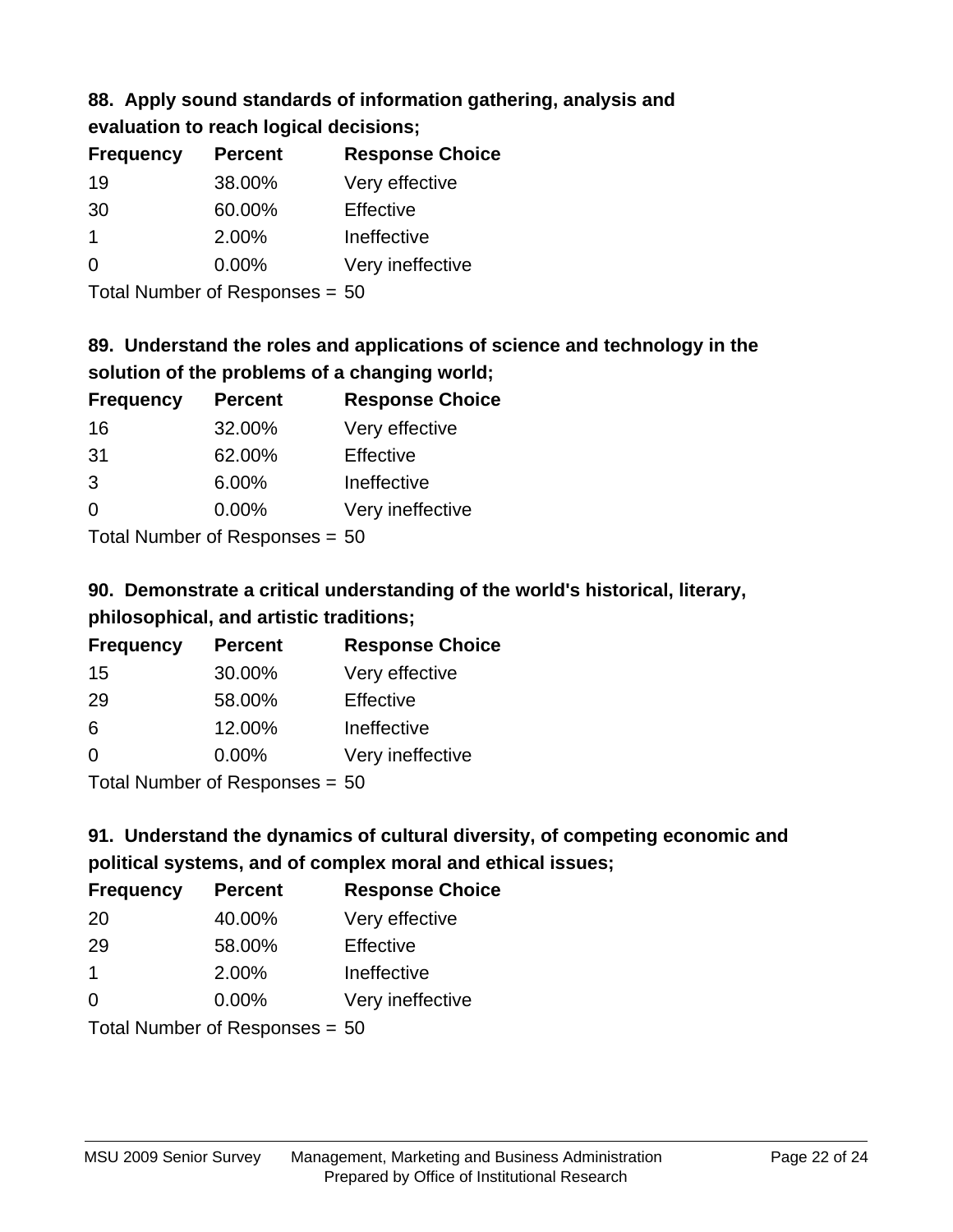## **92. Understand the nature of and engage in ethical behavior and**

**responsible citizenship;**

| <b>Frequency</b> | <b>Percent</b> | <b>Response Choice</b> |
|------------------|----------------|------------------------|
| 24               | 48.00%         | Very effective         |
| 24               | 48.00%         | Effective              |
| $\mathcal{P}$    | 4.00%          | Ineffective            |
| $\Omega$         | $0.00\%$       | Very ineffective       |
|                  |                |                        |

Total Number of Responses = 50

# **93. Understand the importance of the behaviors necessary to maintain a healthy lifestyle;**

| <b>Frequency</b> | <b>Percent</b>             | <b>Response Choice</b> |
|------------------|----------------------------|------------------------|
| 14               | 28.00%                     | Very effective         |
| 29               | 58.00%                     | Effective              |
| 7                | 14.00%                     | Ineffective            |
| $\Omega$         | 0.00%                      | Very ineffective       |
|                  | Total Number of Desperance |                        |

Total Number of Responses = 50

## **94. Demonstrate mastery of a chosen field of study; and**

| <b>Frequency</b> | <b>Percent</b> | <b>Response Choice</b> |
|------------------|----------------|------------------------|
| 18               | 36.00%         | Very effective         |
| 29               | 58.00%         | Effective              |
| 3                | 6.00%          | Ineffective            |
| $\Omega$         | 0.00%          | Very ineffective       |
|                  |                |                        |

Total Number of Responses = 50

## **95. Value intellectual pursuit and continuous learning in a changing world.**

| <b>Frequency</b> | <b>Percent</b> | <b>Response Choice</b> |
|------------------|----------------|------------------------|
| 19               | 38.00%         | Very effective         |
| 28               | 56.00%         | Effective              |
| 3                | 6.00%          | Ineffective            |
| $\Omega$         | 0.00%          | Very ineffective       |
|                  |                |                        |